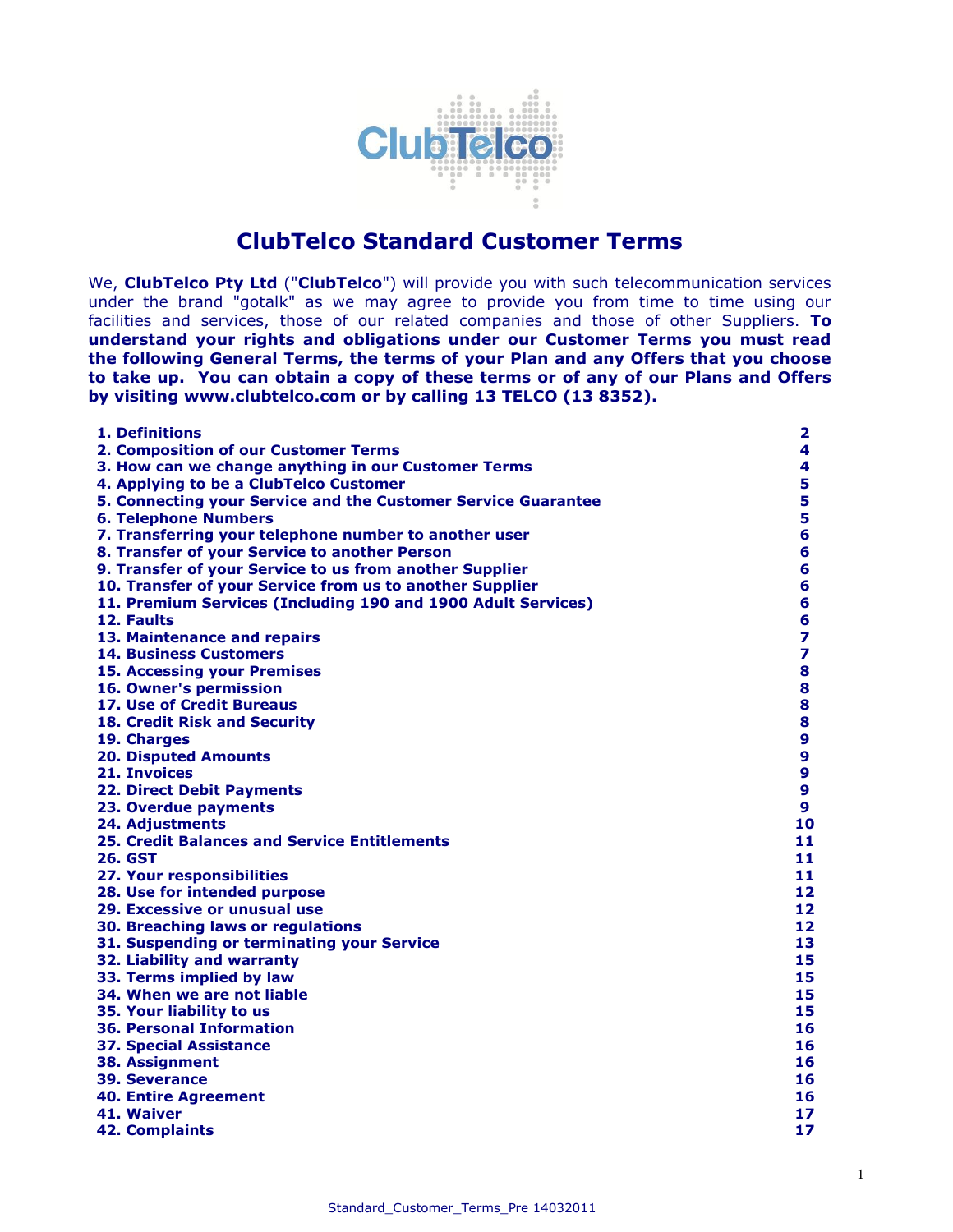#### **1. Definitions**

1.1 In the General Terms of our Customer Terms, the following words and abbreviations have the following meanings:

> **Application** means a ClubTelco application for Services whereby you have either: signed a form; given a verbal voice recording; registered online; or subscribed to our Services by any other means that we may provide to you for that purpose, from time to time.

> **Australian Communications Authority (ACMA)** means the Federal Government regulatory authority responsible for the regulation of broadcasting, radiocommunications, telecommunications and online content.

> **Billing Period** means the interval at which we propose to render Invoices, normally monthly, but we may vary it.

> **Business Day** means a day other than a Saturday or a Sunday or a public holiday listed throughout Australia.

> **Business Customer** means any Customer who we reasonably believe carries on a business, and includes:

- (a) an individual whose White Pages entry incorporates a business reference; or
- (b) a company incorporated under the *Corporations Act 2001* (Cth) or any other body corporate; partnership or legal entity which has an ACN or an ARBN/ABN to which we agree to supply Services; and
- (c) an association or club (whether incorporated or unincorporated) that is not a Non-Profit Organisation or Charitable Organisation.

**Charge** means an amount payable to us for the Services.

**Charitable Organisation or charity** means an organisation that is endorsed by the Commissioner of Taxation as a deductible gift recipient under Subdivision 30- BA by reason of being a public benevolent institution under item 4.1.1 of the table in section 30-45 of the *Income Tax Assessment Act 1997*.

**Credit Reporting Agency** has the meaning given to it in the *Privacy Act 1988*.

**Customer** means a Person whose Application for a Service (including for supply of that service to another Person) is accepted by us and who is bound by our Customer Terms.

**Customer Service Guarantee** means the *Telecommunications (Customer Service Guarantee) Standard 2000 (No. 2)* as amended by the Australian Communications and Media Authority (**ACMA**) from time to time, a copy of which is available from ACMA's website at [www.acma.gov.au.](http://www.acma.gov.au/)

**Customer Terms** means this standard form of agreement, which includes these General Terms and the Terms of your Plan and any Offers that you have subscribed to.

**Direct Debit** means the regular payments that you authorise to be withdrawn directly from your bank account.

**Equipment** means any hardware, software or other infrastructure used that is necessary for the use of a Service.

**Facility** has the same meaning as under the *Telecommunications Act 1997* and includes any line, tower, mast, antenna, tunnel, hole, pit or pole used in connection with a Service.

**Government Customer** includes all federal, state, territory and local government departments, authorities, agencies and businesses.

**GST** means the goods and services tax introduced by the *A New Tax System (Goods and Services Tax) Act 1999* (Cth).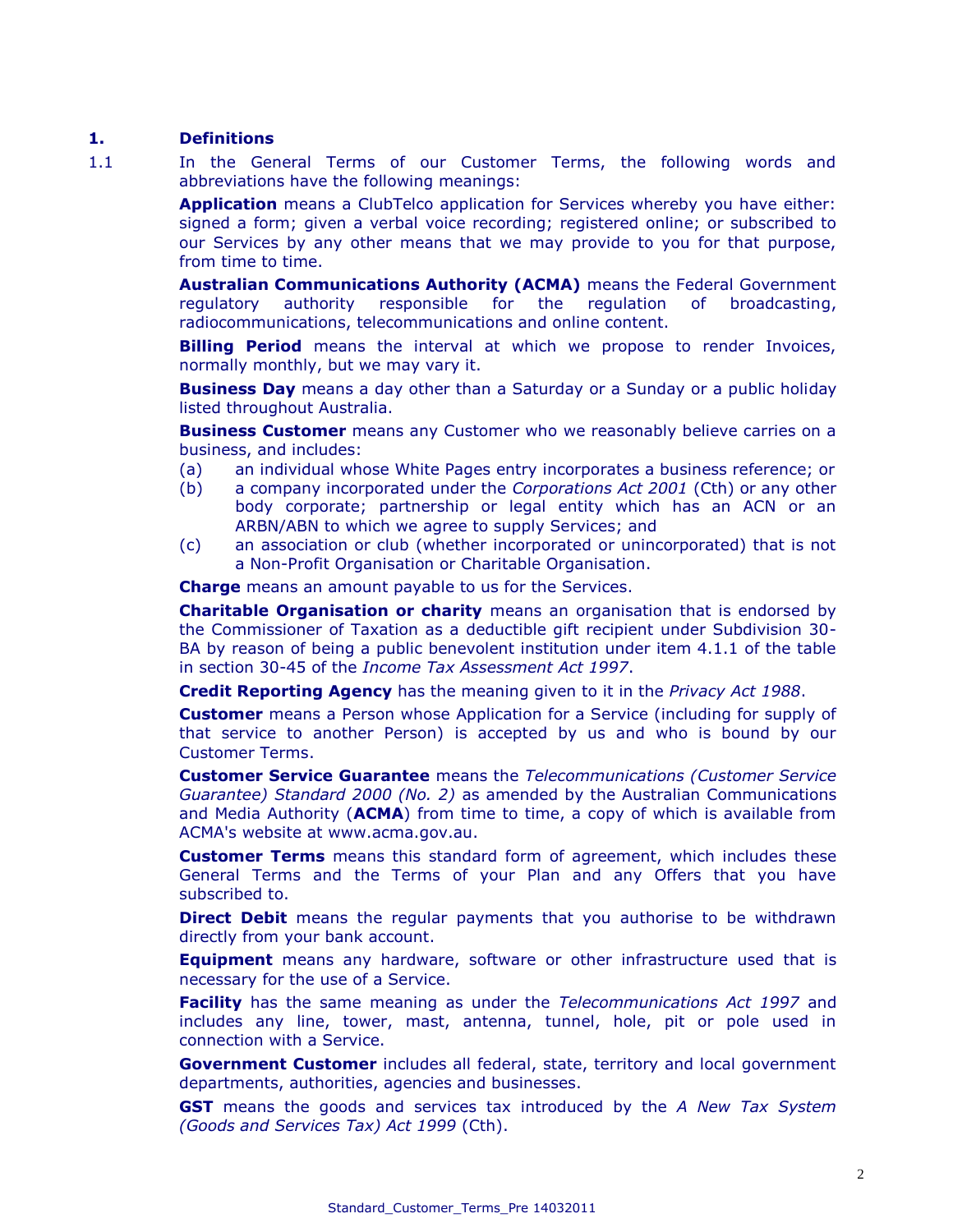**Intellectual Property** means all rights conferred under statute, common law and equity in and in relation to trade marks, trade names, logos and get up, inventions, patents, designs, copyright, circuit layouts, confidential information, know-how and trade secrets and all rights and interests in them or licences to use any of them.

**Invoice** means an account rendered by us for Charges.

**Network** means the "telecommunications network" as defined under the *Telecommunications Act 1997* used by **ClubTelco** to provide the Services.

**Non-Profit Organisation** means an organisation that does not operate for profit and includes:

- (a) government and non-government schools, pre-schools, kindergartens and child-care centres; and
- (b) sporting, social, cultural and community clubs and groups that are operated substantially by their members, players or their parents, but does not otherwise include Government departments, business or agencies.

**Notice** in relation to us providing you with the relevant information means:

- (a) delivering the information to you in person;
- (b) sending the information by pre-paid post to the address listed in our records for you;
- (c) transmitting the information to your email address if you:
	- i. have an email address which has been allocated to you by **ClubTelco**; or
	- ii. you have an email address which has been allocated to you by another service provider but you have given us your consent to send information to that address;
- (d) including the information on, in or with your invoice (for example a newsletter), including an invoice made available to you online via our website, provided you have consented to receiving the invoice in that format; or
- (e) by making the information available to you by means such as through our website, at a retail outlet, via a recorded message, by text message or in writing.

**Notice** in relation to you providing us with notice means:

- (a) delivering the information to us in person; or
- (b) sending the information by post or email to an address stated by us; or
- (c) telephoning us with the information, provided we give our consent that this constitutes notice.

**Offer** means a special service offering that we may make available from time to time to eligible Customers.

**Override Code** means the **ClubTelco** "1434" access number, which enables Persons not yet preselected to **ClubTelco**, to access **ClubTelco**'s Services.

**Person** means, as the context requires a natural person, body corporate, unincorporated body or other legal entity and includes a reference to that person's executors, successors, attorneys and assignees.

**Plan** means the specific plan that you subscribe to for the use of a Service.

**Premises** means any land, building, structure, vehicle or vessel, whether owned, leased or occupied by you, containing Equipment or a Service, or to which a Service is supplied.

**Privacy Policy** means our privacy policy, which sets out how we collect and use your personal information. You can access our privacy policy by visiting our website www[.clubtelco.](http://www.aapt.com.au/)com or you can receive a hard copy by calling us on 13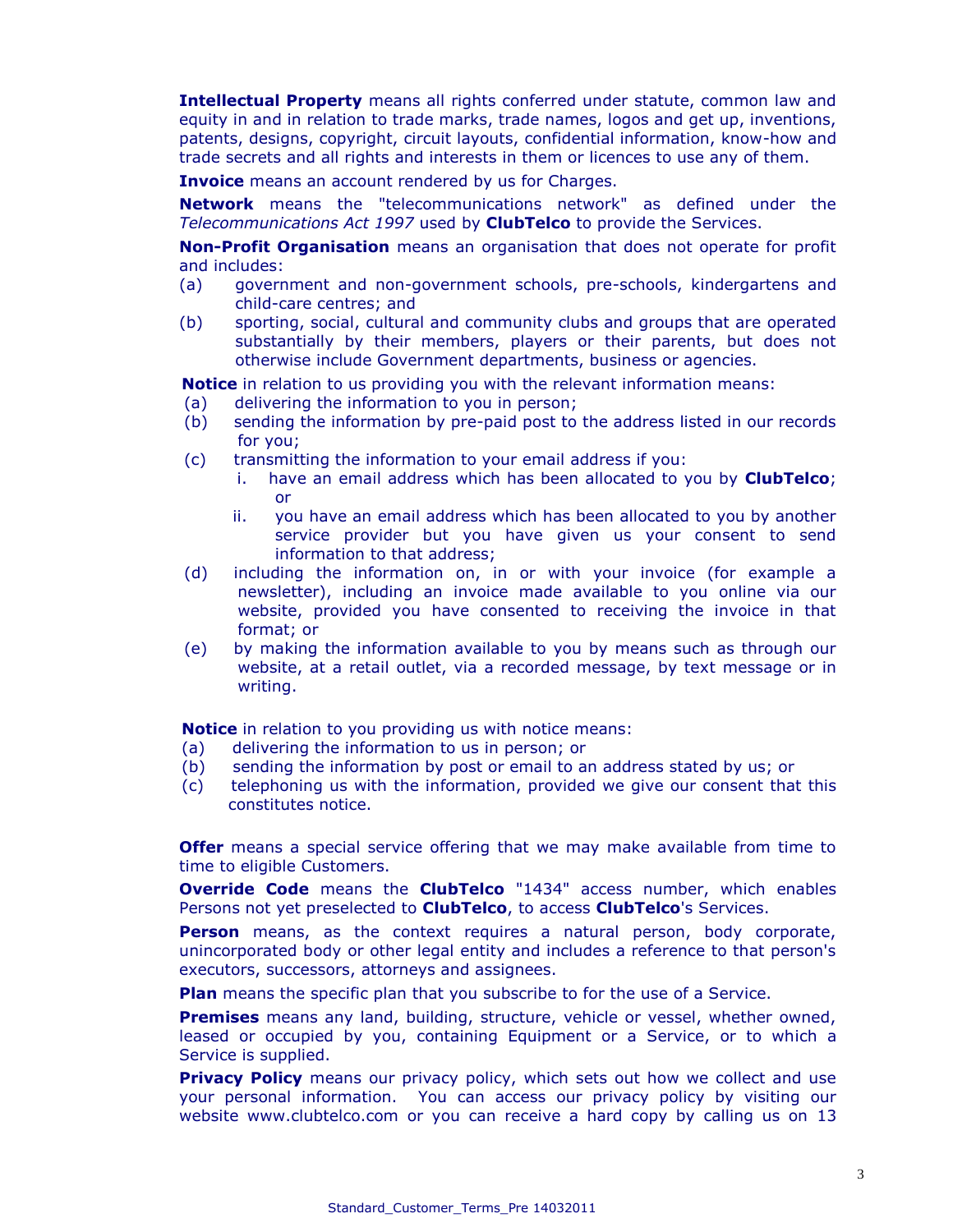### TELCO (12 83526).

**Related Body Corporate** has the meaning given by section 50 of the *Corporations Act 2001* (Cth).

**Residential Customer** means any Customer who is not a Business Customer or Government Customer or is a Consumer as defined in the *Australian Communications Industry Forum C620:2005 Industry Code- Consumer Contracts.* 

**Service or Services** means any telecommunication service applied for by a Customer via an Application and includes any goods or Equipment provided in connection with a Service.

**Service Entitlements** include but are not limited to, for example, the included minutes with your mobile service Plan or the download entitlement included with your internet Plan or any other service credits included as part of your Service from time to time.

**Supplier** means a telecommunications carrier, a telecommunications service provider, software or Equipment supplier other than **ClubTelco** or one of its Related Bodies Corporate.

**Tax Invoice** means the definition given in the *A New Tax System (Goods and Services Tax) Act 1999* (Cth).

**Telecommunications Numbering Plan** means the *Telecommunications Numbering Plan 1997*, which established a framework for the numbering of carriage services in Australia, for further information please visit the Australian Communications and Media Authority's website at [www.acma.gov.au.](http://www.acma.gov.au/)

#### **We, we, Us, us, Our, our** means **ClubTelco**.

**You, you, Your, your** means our Customer.

### **2. Composition of Our Customer Terms**

- 2.1 Our Customer Terms are made up of:
	- a. these General Terms **which apply to all our Services and to all our Customers**;
	- b. postpaid voice services terms;
	- c. postpaid mobile services terms;
	- d. postpaid internet services terms;
	- e. postpaid broadband voice (VoIP) services terms;
	- f. special offers terms; and
	- g. our Schedule of Charges.

Your Services are subject to the terms of your Plan and the terms of any Offers you choose to take up. The terms of your Plan and the terms of any Offers you choose to take up are deemed to be part of our Customer Terms for the purpose of interpreting our Customer Terms.

- 2.2 Copies of the terms for each Plan listed above are available at [www.clubtelco.com.](http://www.clubtelco.com/)
- 2.3 If a term in our Customer Terms is uncertain, then if it is reasonable in all the circumstances to do so, the interpretation that is most favourable to you, will apply.
- 2.4 You enter into these Customer Terms when you:
	- a. apply for a Service;
	- b. satisfy any requirements for the supply of that Service; and
	- c. we accept your Application and accept you as a Customer of **ClubTelco**.

To be the legal lessee (account holder) of the telephone line to be used to connect the Service, you must be over 18 years of age, or, if not over 18, have obtained the consent of a parent, teacher or other responsible adult prior to applying for or accessing the Service. **ClubTelco** has the right to reject any Application from a Person under the age of 18 years of age if there is insufficient consent supplied.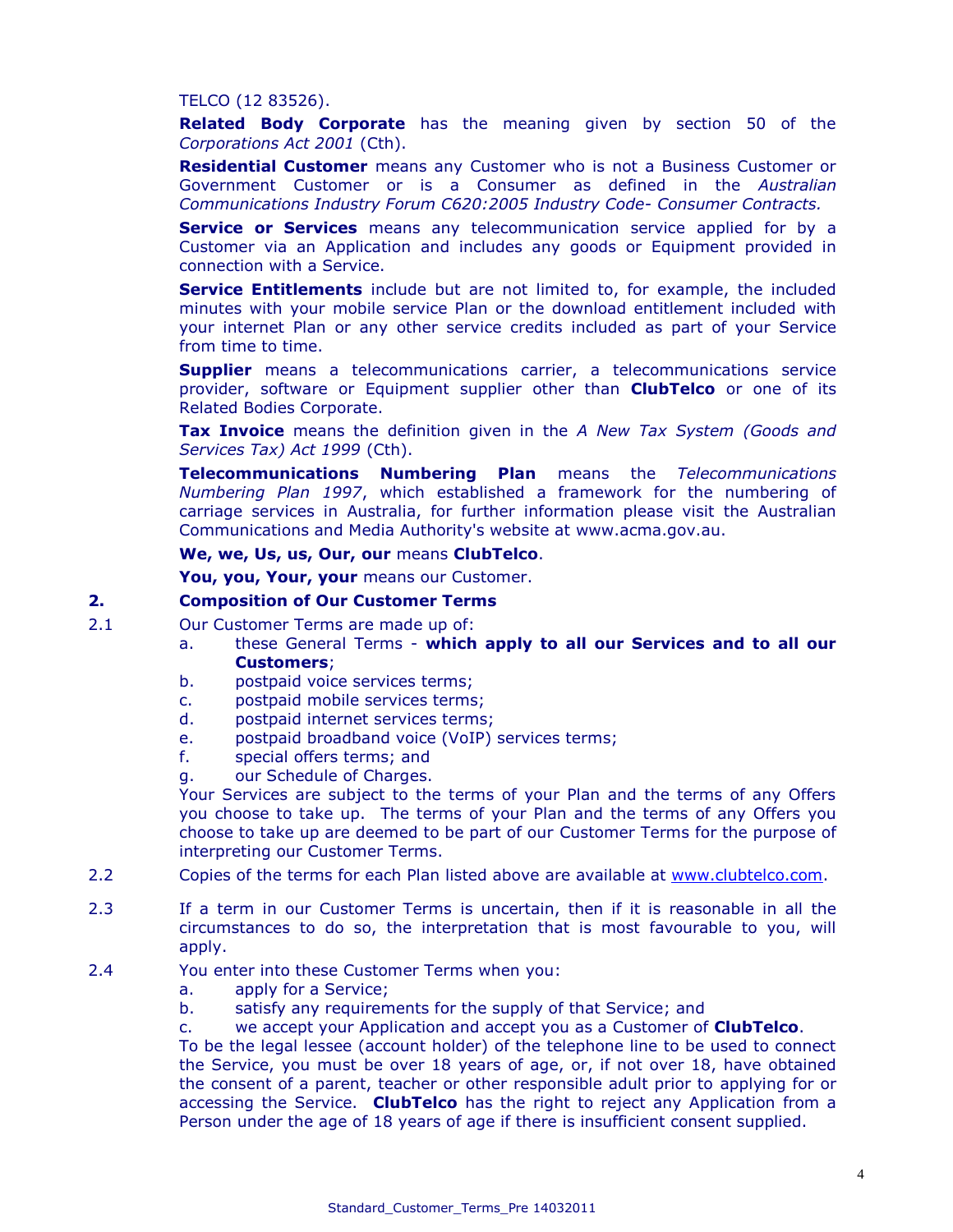- 2.5 The Service will be supplied on the terms of:
	- a. the applicable Offer (which in the case of inconsistency ranks highest);
	- b. the Plan (which is next in the case of inconsistency); then
	- c. these General Terms (which rank last in the event of inconsistency).
- 2.6 The agreement between you and us will be governed by the law of the State or Territory in which you state to be your State or Territory of residence in the Application.

# **3. How can we change anything in our Customer Terms**

- 3.1 From time to time, we may need to change the terms of our Customer Terms. For example, if one of our Suppliers changes the terms on which they supply services to us, or changes the functionality or nature of a Service, or its underlying technology, we may need to change the terms on which we supply the Services to you. Consequently we do not offer to provide you with ongoing supply of a Service on the same terms and conditions as exist when we first commenced providing that Service to you. You acknowledge and agree that from time to time the nature of your Services and the terms on which we supply those Services may change. If we need to change our Customer Terms then we will give you Notice as set out in clause 3.2 below. You hereby consent and agree to us providing you with any such Notice in accordance with these terms and conditions.
- 3.2 **We will give you Notice of any changes to our Customer Terms at least 30 days prior to the date on which those changes are to take effect. If the changes we propose to make to our Customer Terms will cause detriment to you, for example, the new changes cost you extra money or may unreasonably change the Services we initially offered you, then you may immediately terminate the affected Service or Services we provide you under these Customer Terms without incurring an early termination fee or penalty, by giving us Notice to that effect within 42 days of you receiving Notice from us of the changes. You agree that if you do not give us Notice within the 42 day period, you are deemed to have accepted the changes to our Customer Terms from their date of effect and the amended Customer Terms will then govern the relationship between you and us from that date.**
- 3.3 For the avoidance of doubt, our right to change the terms of these Customer Terms excludes any right to remove or change clause 3.2 without your consent (unless we are required by law to amend that clause or we amend that clause to your benefit, for example, to increase the period of Notice or your rights of termination under clause 3.2).

# **4. Applying to be a ClubTelco Customer**

- 4.1 When you apply for a Service with us, we are not obliged to accept your Application. We decide whether to supply our Services to you based on the following:
	- a. the terms for the Service;
	- b. whether you are eligible for the Service;
	- c. whether the Service is available to you; and
	- d. whether you meet our credit requirements.

# **5. Connecting your Service and the Customer Service Guarantee**

5.1 Depending on the type of connection (or reconnection) and the type of work required to connect the basic telephone Service, we will apply one of the connection Charges set out in our Schedule of Charges. The criterion for charging is based on the work that we determine is required to connect your basic telephone Service. This will depend on whether a basic telephone Service has previously been connected at your Premises, whether a technician is required to attend the Premises, and whether any cabling work has to be undertaken by us, our agents or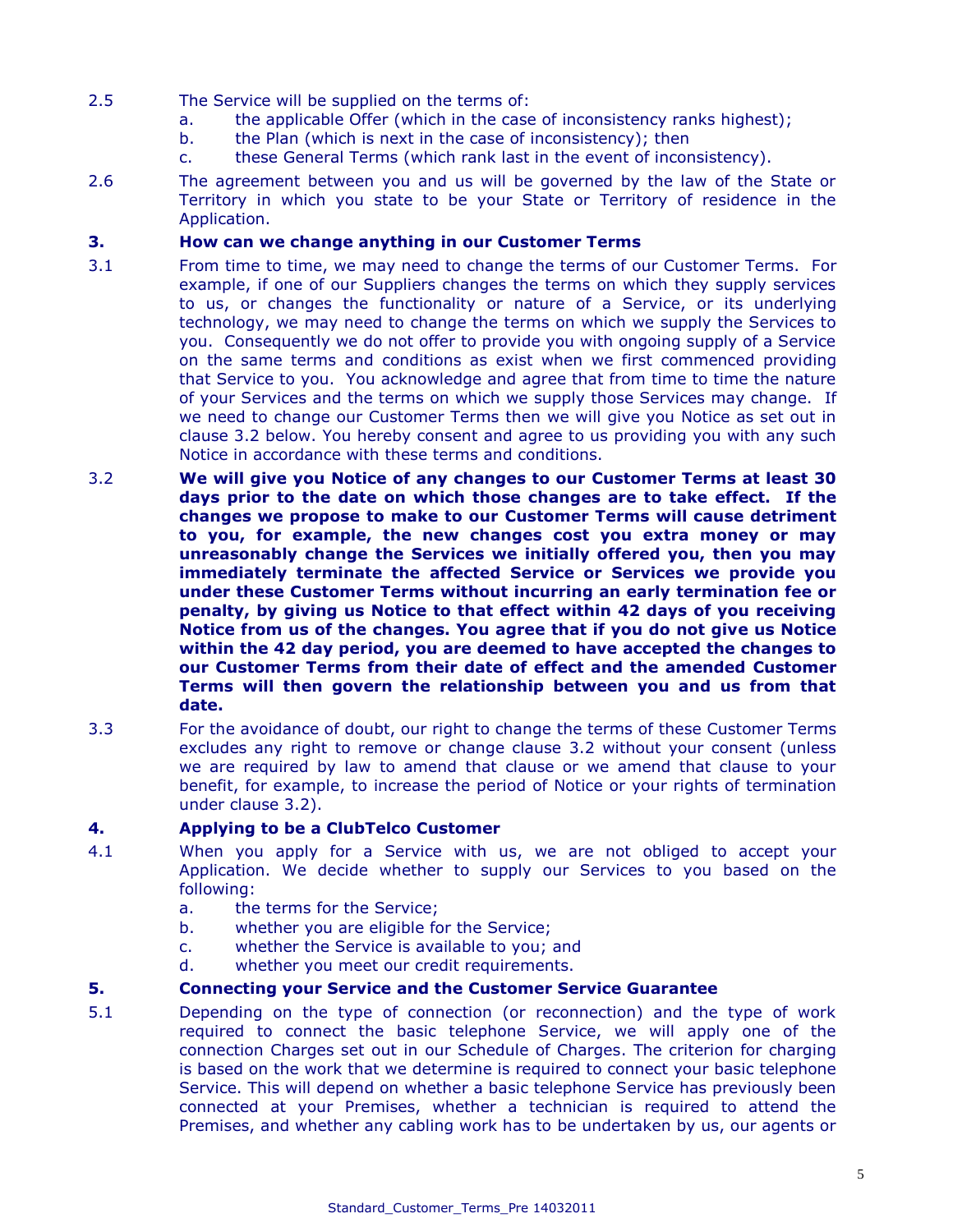contractors.

- 5.2 After we accept your Application for a basic telephone Service, we will endeavour to connect it on the date you request. However, that may not always be possible. In some circumstances we may not be able to make firm arrangements immediately or we may have to change a previous firm arrangement. We will tell you beforehand if we cannot connect you on the requested date. Where you request a basic telephone Service after 5pm, we treat this as if you had requested it the following working day. If there has been a previous working basic telephone Service at your Premises that has been cancelled and that we can automatically reconnect without having to visit your Premises, the local exchange or any place in between, we aim to connect the basic telephone Service within two Business Days after you request, or on a later date that you request or agree to. We will advise you if we know we can automatically connect your Service without having to visit your Premises, the local exchange or any place in between.
- 5.3 The Customer Service Guarantee ("**CSG**") requires us to observe certain time frames in connecting particular standard fixed line telephone services (like home telephone services). If we do not connect these Services within the CSG timeframes, you may be entitled to receive financial compensation. If you believe that you are entitled to compensation call us on 13 TELCO (13 8352) and we will consider your claim in a reasonable time. We will connect Services not covered by the CSG within a reasonable time. A summary of our obligations under the CSG is available at www[.clubtelco.com](http://www.aapt.com.au/) or may be obtained by calling us on 13 TELCO (13 8352). You may also find out more about the CSG by visiting the ACMA website at www.acma.gov.au.

# **6. Telephone Numbers**

The Telecommunications Numbering Plan sets out rules for issuing, transferring and changing telephone numbers. We do not confer any ownership or legal interest or goodwill in any telephone number issued to you. You are entitled to continue to use any telephone number we issue to you, except in circumstances where the Telecommunications Number Plan allows us to recover the number from you.

# **7. Transferring your telephone number to another user**

If we issue you a telephone number, then you need to obtain our consent if you wish to transfer the telephone number to another Person for use by that Person instead of you.

#### **8. Transfer of your Service to another Person**

You may transfer the legal responsibility for your Service to another Person provided that you give us 14 days Notice and the Person that you wish to transfer your Service to meets the criteria for becoming a **ClubTelco** Customer as set out in clause 4 of these Customer Terms.

#### **9. Transfer of your Service to us from another Supplier**

#### By transferring to **ClubTelco**, you:

- a. authorise us to sign on your behalf and in your name, forms of authority to your current Supplier to transfer your accounts into our name;
- b. authorise your current Supplier of telecommunications services to transfer to us your local, national, international, calls to Australian mobiles, internet or mobile services relating to the telephone numbers transferred to us (as applicable per the Application);
- c. will remain responsible for all amounts owing to your current Supplier of telecommunications services for any services they supply or have supplied to you;
- d. understand that you may surrender all incentives and benefits with your current Supplier including discount plans and charity concessions; and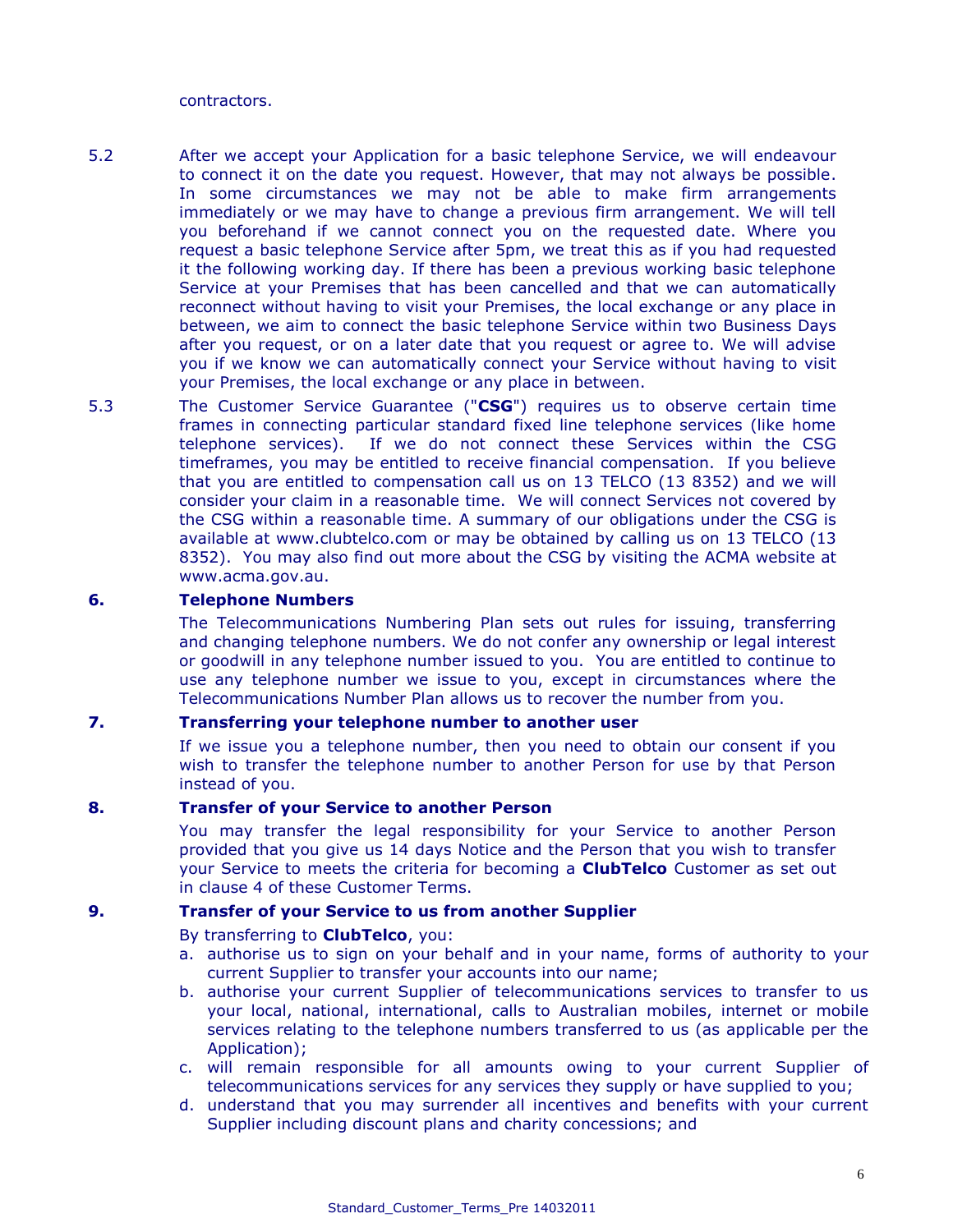e. understand that when churning, your current network access or restrictions will still apply until outstanding debts have been finalised with your previous carrier and any restrictions are removed.

# **10. Transfer of your Service from us to another Supplier**

If at any time you transfer your Service with us to another Supplier, we may charge fees in relation to that transfer and you are liable to pay us any amounts that you owe us, including all call Charges and access fees by the due date as shown on the corresponding invoice. In addition, you are still responsible for meeting your obligations under our Customer Terms relating to liability and indemnity. We may issue you with an additional invoice for any outstanding Charges due to us after you have transferred the Service from us to another Supplier, and you will be obliged to pay that invoice.

# **11. Premium Services (Including 190 and 1900 Adult Services)**

An Application for Access to InfoCall® 190 Adult Services & Premium Services is available for all Customers to complete on signup with **ClubTelco**. This application is to be completed and returned to **ClubTelco** to alter any access that is currently available on a service prior to churning to **ClubTelco**. Restricted access to premium services such as 1900 and 190 numbers may be applied to accounts. Access to these services will only be available on completion of the application to new connections. This form will be required to provide premium services if you have not established a successful payment record with **ClubTelco**. A security deposit (bond) of \$250 may be payable and held for a minimum of 6 months. This payment may be applied against your fees and charges, or refunded on cancellation of your service with **ClubTelco** if there are no outstanding monies due on the account.

In accordance with Part 9A (Telephone Sex Services) of the *Telecommunications (Consumer Protection and Service Standards) Act 1999* and the *Telecommunications Service Provider (Premium Service) Determinations 2004* (no. 1 and 2) Clause 3.1, we are also required to inform you of the financial risks associated with Premium Service numbers and 190 and 1900 Adult Services. This document is available at [www.clubtelco.com.](http://www.clubtelco.com/)au or by contacting Customer Service on 13 TELCO (13 8352).

# **12. Faults**

12.1 We aim, but do not promise, to provide you with continuous fault-free Services. Faults experienced in relation to any of the Services should be reported by contacting our Customer service centre on 13 TELCO (13 8352) during our service hours which are listed on our website at www.clubtelco.com. We will take reasonable steps to ensure that the fault is attended to expeditiously. However, we may rely on the services of other Supplier's to deliver these services on our behalf.

> The timeframe in which your fault will be attended to depends on when it is reported, your location, any physical, security or access impediments and the nature of the fault. Where your Service is faulty, you may (if available) divert your Service to another number.

> We repair faults in the Service (up to the boundary of the Network) between 8am and 5pm on Business Days. If you ask us to repair a faulty basic telephone Service outside those hours, and we agree, we may charge you our fee-for-service Charges. We aim generally to repair a basic telephone Service within the following timeframes after you tell us of the fault:

| <b>Area</b> | <b>Description</b>               | <b>Time</b><br><b>Frame</b> |
|-------------|----------------------------------|-----------------------------|
| Urban       | Areas with population<br>greater | One                         |
| Area        | than 10,000                      | <b>Business</b>             |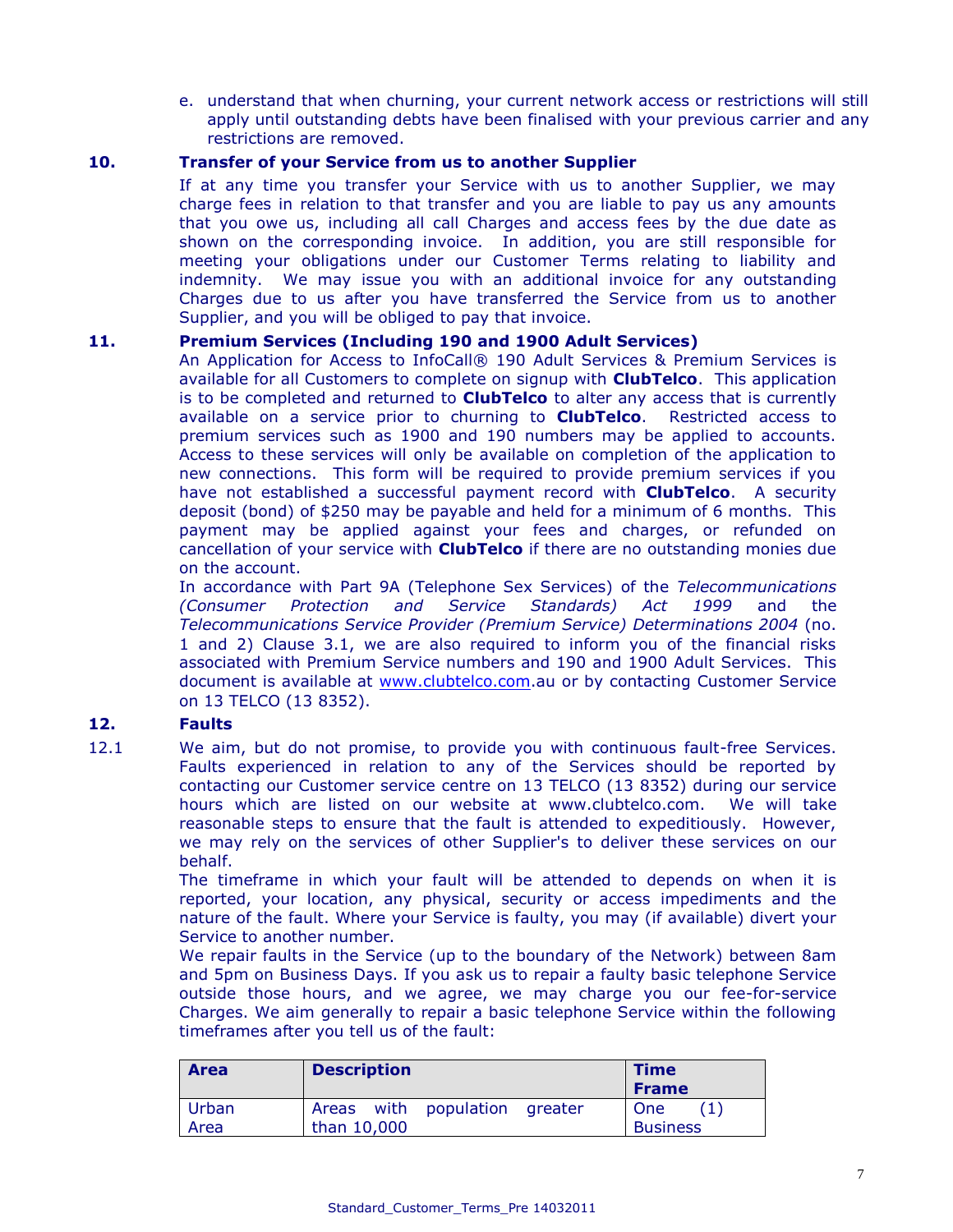|              |                                   | Day             |
|--------------|-----------------------------------|-----------------|
| Major        | Areas with population between     | (2)<br>Two      |
| Rural        | 2,500 and 10,000                  | <b>Business</b> |
|              |                                   | Days            |
| Minor        | Areas with population between     | (2)<br>Two      |
| <b>Rural</b> | 200 and 2,500 but not within      | <b>Business</b> |
|              | Telstra's Extended<br>Charging    | <b>Days</b>     |
|              | <b>Zones</b>                      |                 |
| Remote       | Areas with population less than   | Three<br>(3)    |
|              | 2,000 people or areas included in | <b>Business</b> |
|              | a Telstra Extended Charging Zone  | days            |

These do not apply to all Customers or Services. Where two timeframes apply, we aim to comply with the shorter timeframe. Where we give you an estimate of the number of hours that may be needed to repair a basic telephone Service, the estimate only includes hours between 8am and 5pm on a Business Day. Under the CSG you may have certain rights and obligations in respect of the timeframes for the repair of faults. Please refer to clause 5.3 in relation to these rights.

12.2 We may from time to time suspend any of the Services during any technical failure, modification or maintenance but in that event we will give you Notice, where reasonably practicable to do so, and try to resume the Services as soon as reasonably practicable.

### **13. Maintenance and repairs**

- 13.1 We will provide maintenance and support for all of our Services for as long as they are supplied to you.
- 13.2 We offer customer support for our Services. We do offer support for the VOIP and ADSL hardware that we sell but we do not offer support for any mobile phone handsets.
- 13.3 You are responsible for maintaining and repairing any Equipment that is at your Premises and that does not belong to us and you must carry out any maintenance or repairs on that Equipment that we reasonably ask you to do from time to time.
- 13.4 If your Equipment causes a fault in your Service, then we may charge you a callout fee and/or any third party Supplier fees involved for rectifying the fault. This clause does not apply to Equipment which we have sold to you and which was faulty or defective at the time of sale or during any warranty period.

# **14. Business Customers**

- 14.1 At times, we may need your consent to do certain things relating to the Services we provide to you. For example, to carry out maintenance and repairs, to vary the nature of your Service or to add a Service to your account. As long as we act in good faith, we will rely on the consent given by any of your employees who tell us they have the authority to give your consent.
- 14.2 If you are a Business Customer, Government Customer, Charitable Organisation or Non-Profit Organisation and have obtained our written consent, then you may appoint a third party to act on your behalf in relation to our Customer Terms and your Services. We will not withhold our consent unreasonably but we may withdraw our consent on reasonable grounds, relating to the third party's conduct. We will give you a reasonable period of notice before we do so.

#### **15. Accessing your Premises**

15.1 When it is required for work to be completed at your Premises, an appointment will be made for a contractor to carry out the work. All reasonable steps will be taken to ensure that the appointment is kept, however because **ClubTelco** relies on its other Suppliers to deliver these services on our behalf, this is not always possible.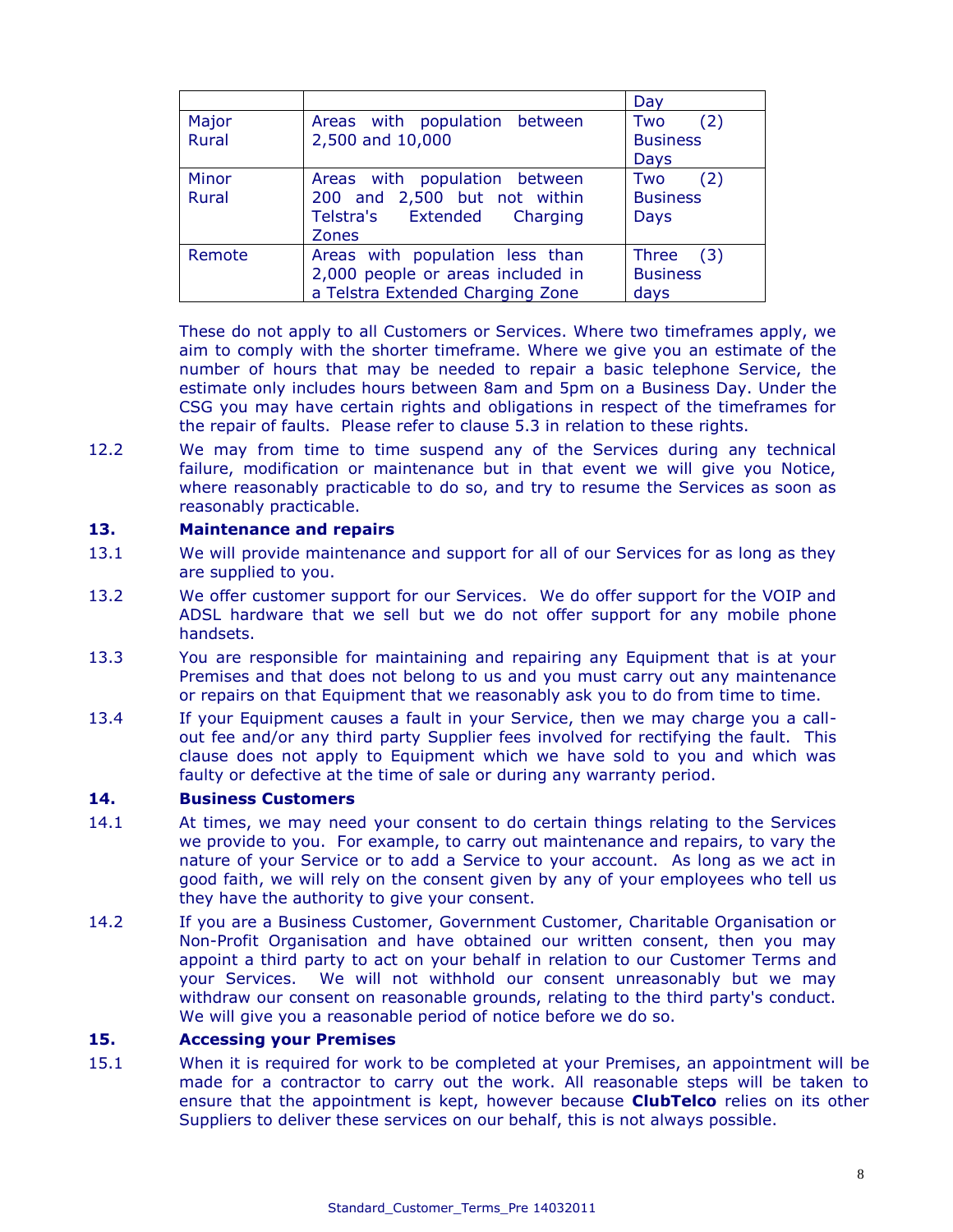- 15.2 We may need to gain access to your Premises from time to time. You agree to provide us with safe access to your Premises so we can:
	- a. install Equipment for a Service you have asked for;
	- b. inspect, test, maintain, repair or replace Equipment; and
	- c. recover our Equipment after your Service with us is terminated.

# **16. Owner's permission**

If you do not own your Premises, you agree to seek the owner's permission to provide us with safe access to your Premises and you promise us that you have obtained that permission. You indemnify us against (and must pay us for) any claim the owner makes against us relating to our entering your Premises in accordance with clause 15.2 without the owner's permission.

### **17. Use of Credit Bureaus**

You authorise us to exchange information about you with a Credit Reporting Agency in accordance with the provisions of the *Privacy Act 1988* in order to:

- a. obtain a consumer credit report about you; and/or
- b. default list any payments which are overdue by more than 60 days;
- c. default list any dishonoured cheques where the amount of the cheque is over \$100 and the cheque is presented two or more times; and/or
- d. allow the Credit Reporting Agency to create or maintain a credit file about you.

# **18. Credit Risk and Security**

- 18.1 If:
- a. your Service has an unusually high volume or spend when compared to previous activity for that Service or when compared to other Customers using the same Service;
- b. you fail to respond to our Notices about an unusually high volume or spend in relation to your Service; or
- c. you fail to pay Charges on your current invoice by the due date and your account history shows a series of late payments, dishonoured payments or a failure to pay any outstanding Charges we have previously billed (excluding those Charges the correctness of which you have specifically and genuinely disputed in accordance with clause 20),

we will have reasonable grounds to suspect you are a credit risk.

- 18.2 If we believe you are a credit risk, we may require you to provide us with some form of security, for example, a security deposit, or ask you to pay some or all of the Charges for your Service in advance or set a credit limit for the provision of Services to you and we may increase the frequency of the invoices we send to you. Our acceptance of any form of security or advance payment will not affect any other terms of our Customer Terms. You authorise us to deduct from that bond any amounts remaining owing to us 30 days after the date of an invoice. If you terminate all your Services, we will return the security deposit or advance payment to you, less any outstanding Charges, including any unbilled Charges.
- **18.3 If you do not provide the relevant security by the date requested, we may refuse to provide you with the Service or may terminate a Service that we have been supplying to you. In this event, we will provide Notice to you prior to termination. These rights are in addition to our rights to suspend or terminate your Service under clause 31.**

#### **19. Charges**

19.1 Our Charges are set out in our Schedule of Charges. The Charges you must pay us for the Services will depend on the options and features of the Plan that has been selected. Charges may vary according to the Plan that you choose and may vary depending on any special conditions that apply to each Plan; the time of the day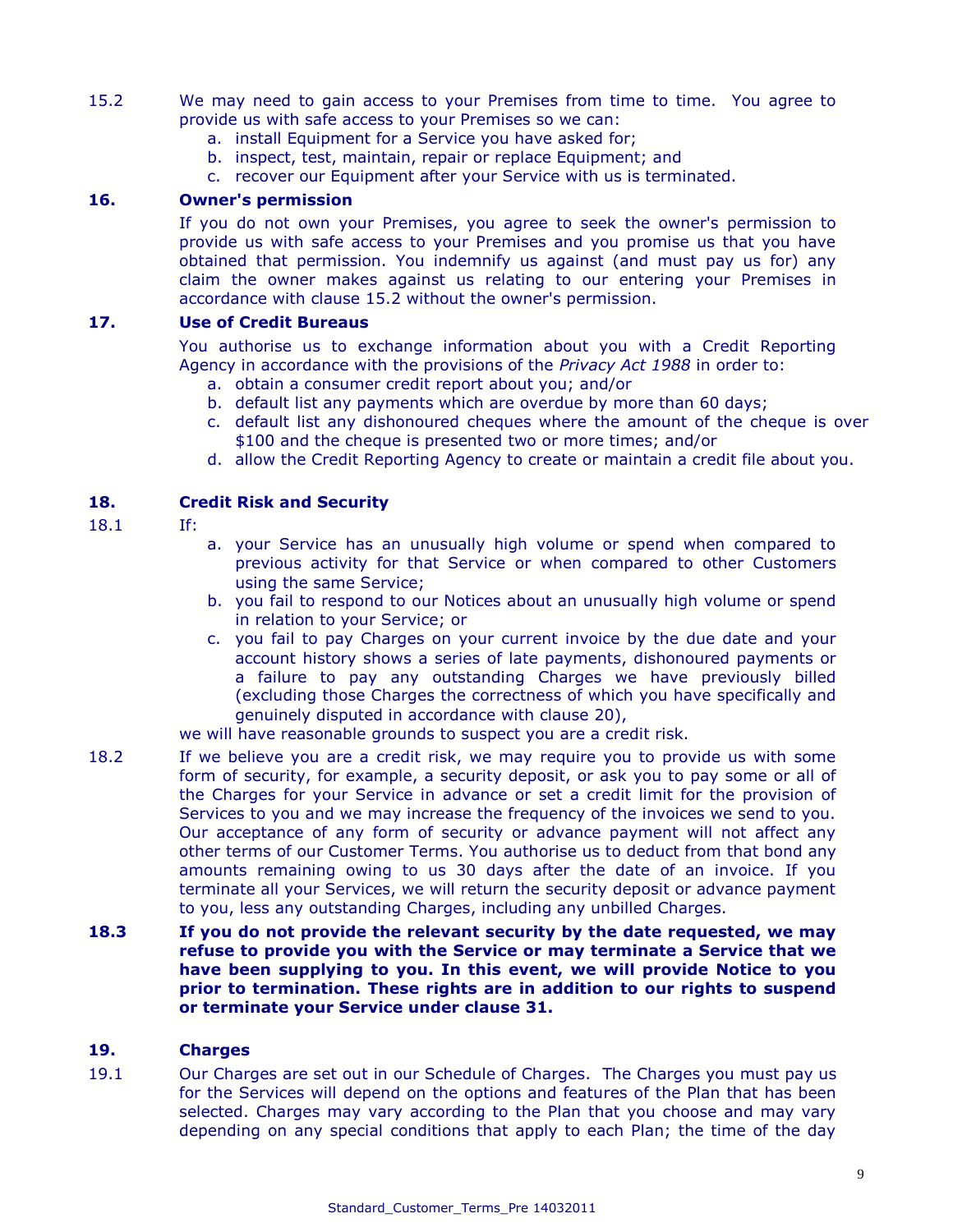(including peak and off-peak); whether you are a Residential Customer, Business Customer or Government Customer the origin and destination of the call; the volume of the calls made during the period; and any applicable rebates or discounts that might apply to a particular call or particular Customer. All Charges are inclusive of GST unless otherwise stated. These Charges must be paid by the due date set out on the invoice. Sometimes you may have to pay particular Charges in advance in accordance with our Plans or our Offers. For example, for fixed line Services, we may invoice you the line rental fee one month in advance.

- 19.2 The account holder is liable for all calls made using the 1434 Override Code (or other Override Codes as may be advised) and other Services if pre-selection is authorised, together with any collection costs if applicable. If you use an Override Code to access services offered by another Supplier, you will be billed by that Supplier for those services. If you have pre-selected **ClubTelco** for your long distance Services only, you will be billed by your current service provider for your service, line rental, Equipment and local calls.
- 19.3 If another Supplier charges us in connection with the provision of Services to you, provided we comply with the other terms of these Customer Terms, we may pass on those Charges to you. For example, if our Supplier increases the amount it charges us for the line rental fee, then we may charge the increased amount to you provided that we have given Notice to you and afforded you a right to terminate the Services in accordance with clause 3.2 of these Customer Terms. However, as set out in clause 19.4 below, your right to terminate under clause 3.2 does not apply to an increase in Charges for international calls, international roaming or third party content Services.
- 19.4 **Clause 19.3 does not apply to international calls, international roaming, third party content Services and any arrangements under which these Services are supplied to ClubTelco by third parties. The Charges for these Services can vary at any time and you will not be entitled to terminate these Customer Terms under clause 3.2 due to any changes to these Charges. The Charges for international calls and international roaming are set out at www[.clubtelco.com](http://www.aapt.com.au/) or can be obtained from us by calling 13 TELCO (13 8352).**
- 19.5 We reserve the right to suspend provision of Services to you, where Charges owing to us remain outstanding after 30 days unless we have received written notice from you of a bona fide dispute of those Charges in accordance with clause 20.

#### **20. Disputed amounts**

20.1 If you dispute any Charges stated on your Invoice, you must notify us of the disputed amount and the reasons why you dispute that amount prior to the relevant Invoice's due date. This does not affect any of your legal rights concerning incorrect Charges. You will not have to pay any amount which you have genuinely disputed in accordance with this clause unless, and until, the disputed amount is resolved in favour of **ClubTelco**.

# **21. Invoices**

- 21.1 We will issue Invoices to you monthly for the Services in accordance with our current Charges as notified to you from time to time and/or as set out in our Schedule of Charges. If we choose to make any changes to the frequency of your Invoices, we will give you 30 days Notice. An Invoice will generally include most of our Charges relating to a Billing Period but may also include Charges from previous Billing Periods incurred not more than 190 days before the current Billing Period. We will generally invoice you in advance for periodic Charges and non-usage Charges (for example, line rental) and in arrears for usage Charges, although this may vary in certain cases.
- 21.2 You must pay **ClubTelco** the Charges specified on the invoice by the due date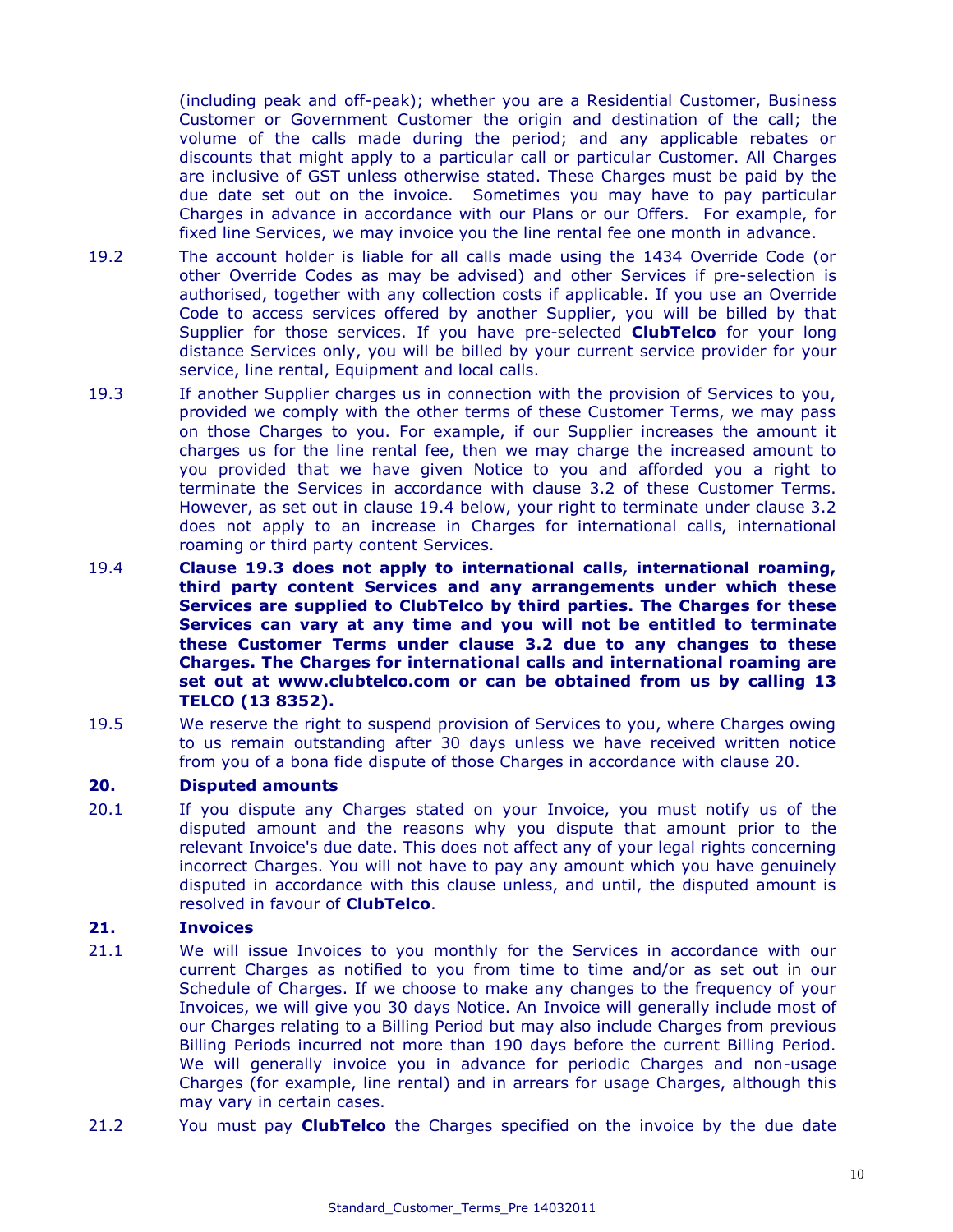shown on the invoice. Calling history is available at www.clubtelco.com.

- 21.3 In some circumstances it may be a condition of our service that you receive your Invoices online. If you are unable to receive your Invoices online, then we may Charge you a fee for sending you a paper Invoice. You can ask us for a paper copy of a past Invoice we have issued to you and we will send you a copy, but if we do, we may charge you a fee for printing and sending you a past copy of an Invoice. Any such fees will be set out in our Schedule of Charges which is available on our website at www.clubtelco.com. If you have agreed to receive your Invoices online at a stated email address, you consent to receive Notices from us at that same email address, including any messages or Notices we send you regarding your credit with us.
- 21.4 Payment options include the following: credit card, Australia Post, BPay, direct debit from a nominated bank or credit card, Bill Express or cheque.
- 21.5 If we incur charges from your financial services provider because your cheque, credit card payment or direct debit is not honoured, we may charge you for the costs of processing the rejected transaction.
- 21.6 You may request a copy of an earlier Invoice from us and **ClubTelco** may charge the fee listed in our Schedule of Charges for this service.

# **22. Direct Debit Payment and Other Processing Fees**

**ClubTelco** encourages Customers to pay their Invoices by Direct Debit from a bank account. All Invoices that are not paid by bank account Direct Debit will incur a fee set out in our Schedule of Charges which is available on our website at www.clubtelco.com.

If you choose to pay your Invoices using Direct Debit, we may without further notice to you, debit the amount due from your nominated account on or prior to the Invoice's due date unless you have notified us of a genuinely disputed amount on that Invoice and the reasons why you dispute that amount before the Invoice's due date. If an account reaches the pre-determined credit limit prior to the selected Business Day, then the account will be debited that amount on the next Business Day. If a Direct Debit is rejected by your financial services provider, then we may charge you a fee set out in our Schedule of Charges which is available on our website at [www.clubtelco.com](http://www.clubtelco.com/) for the costs of processing the rejected transaction.

# **23. Overdue payments**

- 23.1 We reserve the right to recover any overdue amounts from you through various means, including but not limited to:
	- a. an automated telephone reminder service;
	- b. debt selling;
	- c. listing defaults with a Credit Reporting Agency;
	- d. using mercantile agents; and
	- e. commencing legal action.
- 23.2 We may engage the services of a third party Supplier for the purposes of collecting overdue amounts and they may also use any of these means to recover any overdue amounts. We are entitled to recover reasonable costs incurred in recovering any overdue amounts in addition to the overdue amounts. We will notify you prior to taking any debt recovery actions that will result in further Charges to you.
- 23.3 We will lodge a default with a credit bureau where payment has not been received within 61 days of an Invoice's due date.
- 23.4 Where debt recovery action is taken, we reserve the right to charge you the cost of recovery, including late payment fees, Plan cancellation fees and mercantile agent fees.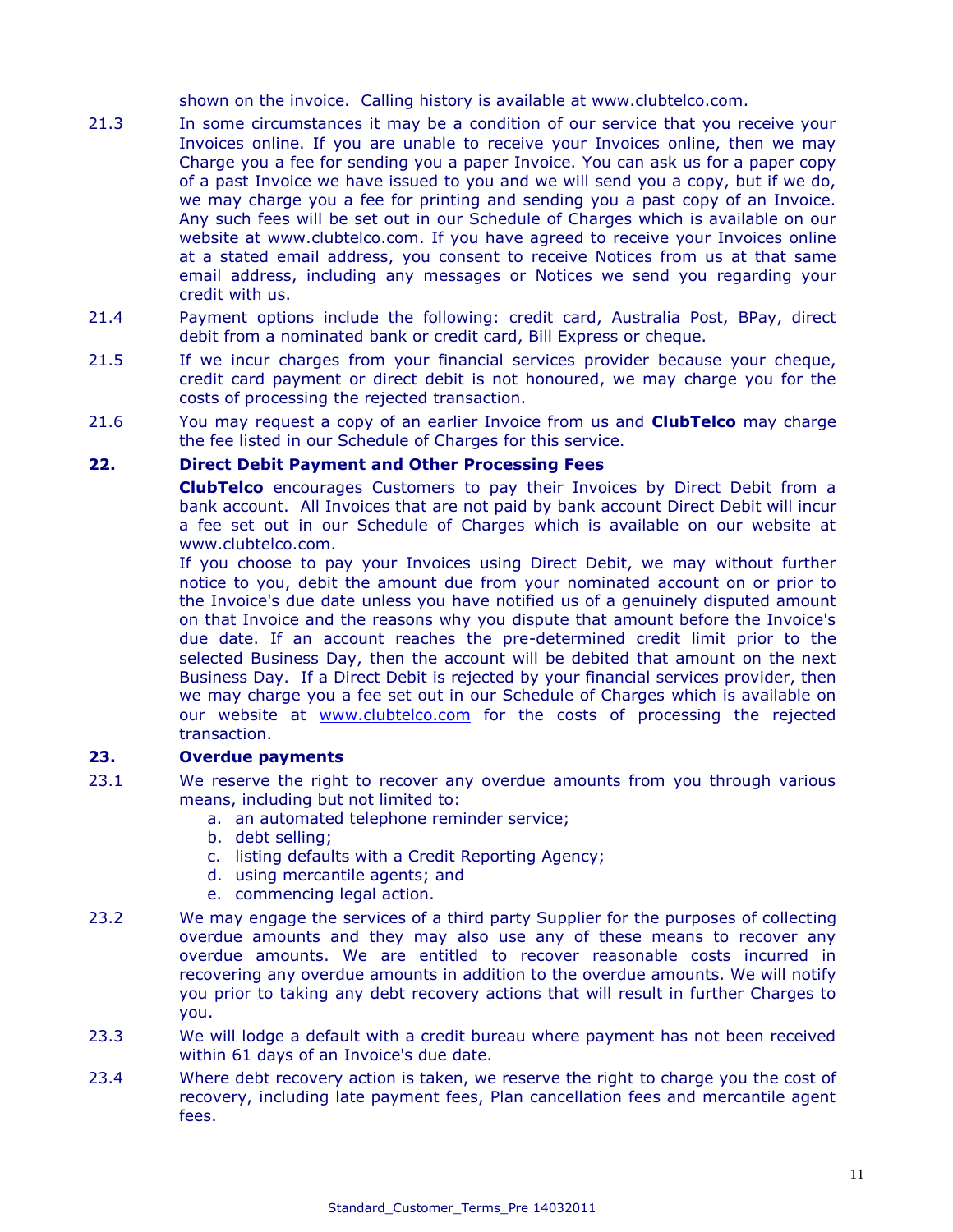# **24. Adjustments**

- 24.1 We may round Charges payable by you up or down to the nearest whole cent (0.5 cents is rounded up). If you pay an invoice by cash, then we may round the amount payable by you to the nearest multiple of 5 cents.
- 24.2 We may pay you any amounts we owe you by deducting those amounts from any outstanding amounts you may owe us. If the Services provided under these Customer Terms are terminated, we will return any security deposit or advance payment to you less any Charges payable by you upon final settlement of your account.
- 24.3 If we require you to pay any Charges in advance (for example, the line rental fee) and the Charges are varied or the Service is terminated, then we will refund you any overpayment and you will pay us for any underpayment.

# **25. Credit Balances and Service Entitlements**

- 25.1 If your Services are terminated for any reason, we will notify you of any amount owed to you by us by stating that amount as a credit on your final invoice. You may, by giving us Notice, claim a refund for the credited amount or elect to apply the credited amount to another Service we may supply to you. If you wish to do either of these things, please notify us within 90 days of receiving your final invoice from us. In the event that you do not claim these monies within 90 days of being notified, we will retain the money and you agree that you will have no further claim in relation to those monies.
- 25.2 If you have any Service Entitlements you can only use those Service Entitlements towards usage of the Services to which they relate and up until your account is terminated with us. No amount will be credited to you in lieu of any Service Entitlements. For example, if you have a Service Entitlement of \$5 for your mobile phone account, you can use this towards making \$5 worth of mobile phone calls while you are a Customer of **ClubTelco**. We will not refund any Service Entitlements if your Service is terminated.

# **26. GST**

26.1 **ClubTelco** will on-bill to you any GST that applies or is introduced to any supply we make to you under our Customer Terms. The GST amount must be paid by you without deduction or set-off. We will issue you a Tax Invoice for any supply on which GST is payable. All prices quoted on the website are GST inclusive, unless otherwise stated. GST will be calculated on the total value of taxable Services supplied during the Billing Period (less any credits) and will be shown on the invoice as a separate Charge.

### **27. Your responsibilities**

- 27.1 You must co-operate with **ClubTelco**'s reasonable requests with regard to your Services.
- 27.2 You are responsible and liable to pay for any use of your Service, whether or not you have authorised it.
- 27.3 You are responsible to disconnect any fixed Service you have when you leave your Premises. If you do not disconnect your fixed Service, then you are responsible to pay for any use of that Service by later occupants or others. Any Person who uses your Service or allows someone else to use it after you have vacated your Premises may be jointly and individually liable with you for any Charges relating to that use.
- 27.4 If you move from your Premises or your contact or billing details change, you must tell us within 14 days.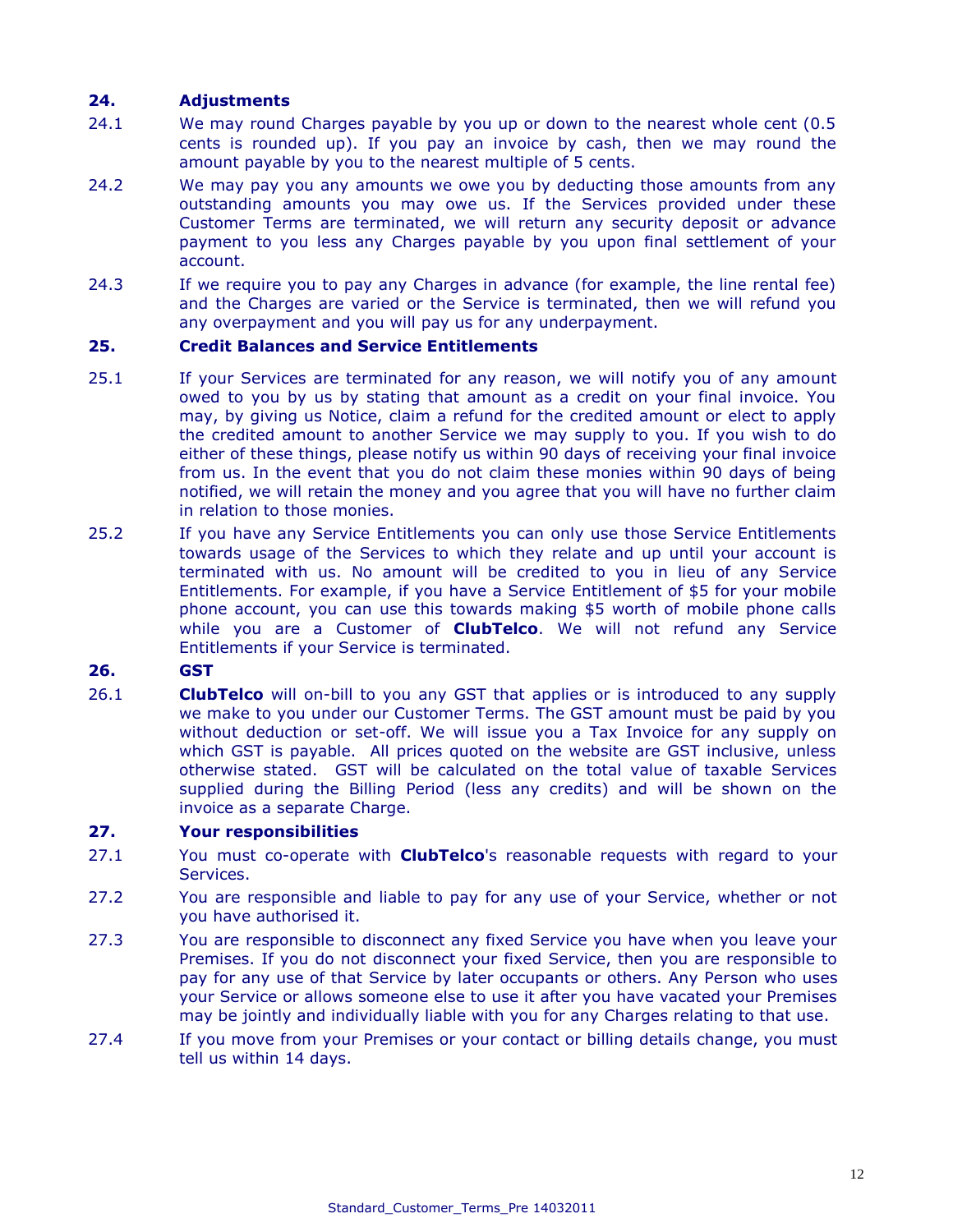- 27.5 You must not interfere with or make unsafe our Service and will be responsible to make sure that the operation of our Services is not interfered with or made unsafe by a third party who you authorise to use the Service or who is otherwise under your reasonable control. If your Service interferes (or threatens to interfere) with the Network, you will be required to do what we reasonably ask you to do.
- 27.6 It is your responsibility to arrange and pay for any electricity supply needed for a Service at your Premises. You understand that a Service may not work if the electricity supply is not maintained.
- 27.7 You must only connect Equipment in connection with our Services that complies with the relevant technical and interconnection standards and other relevant requirements of ACMA. For example, for our Mobile Services, you must use the Network approved handsets, a list of which can be obtained by calling us on 13 TELCO (138352). To find out about ACMA's standards, visit its website at [www.acma.gov.au.](http://www.acma.gov.au/) In addition, you must make any changes to your Equipment in connection with our Services that we reasonably ask, in order to avoid danger or interference that your Equipment may cause.
- 27.8 If your Service is terminated, you must return to us or to the relevant Supplier, any Equipment owned by us or that Supplier that you previously used in connection with our Service, or you must allow us to recover that Equipment from you. If you fail to return that Equipment to us or to the relevant Supplier or fail to enable us to gain access to your Premises to recover it, we will charge you for the replacement value of the Equipment, provided that we have given you reasonable Notice of your failure to return the Equipment or failure to enable us to gain access to your Premises.

# **28. Use for intended purpose**

28.1 Our Customer Terms and/or the terms and conditions attached to a particular Service, Plan or Offer may state that a Service, Plan or Offer is provided to you for an intended purpose and is subject to certain restrictions and conditions. For example, from time to time, to ensure that certain Offers relating to our Services are sustainable, those Offers may be subject to conditions which aim to ensure reasonable usage of the Services. You must only use the Service, Plan or Offer for the intended purpose for which, and subject to the restrictions and conditions on which, it is supplied to you by **ClubTelco**. You can obtain a copy of the terms and conditions of any of our Offers by visiting www[.clubtelco.com](http://www.aapt.com.au/) or by calling 13 TELCO (13 8352).

# **29. Excessive and unusual use**

- 29.1 We do not promise to monitor your Service for excessive and unusual usage. However, if through our monitoring process, we notice that your Service is being used in an excessive and unusual way, we may temporarily suspend your Service to prevent you incurring unexpected Charges. We will use reasonable steps to contact you prior to the suspension of the Service. Excessive and unusual use may include but is not limited to the following examples:
	- a. if you have a call that remains connected for an unusually long period of time;
	- b. where an unusually large volume of calls to premium-rate or international Services are being made from your Service; or
	- c. excessive use of data and messaging Services.
- 29.2 If we do suspend your Service in accordance with this clause 29, we may require an advance payment before your Service is restored and you are still liable to pay us any Charges incurred for any excessive or unusual usage.
- 29.3 **ClubTelco** is committed to supplying superior service to its Customers. For **ClubTelco** to meet this commitment, its users must use the service fairly. If a Customer is identified to be making excessive use of our service, and it is deemed to be a serious burden on the Network, **ClubTelco** has the right to initially warn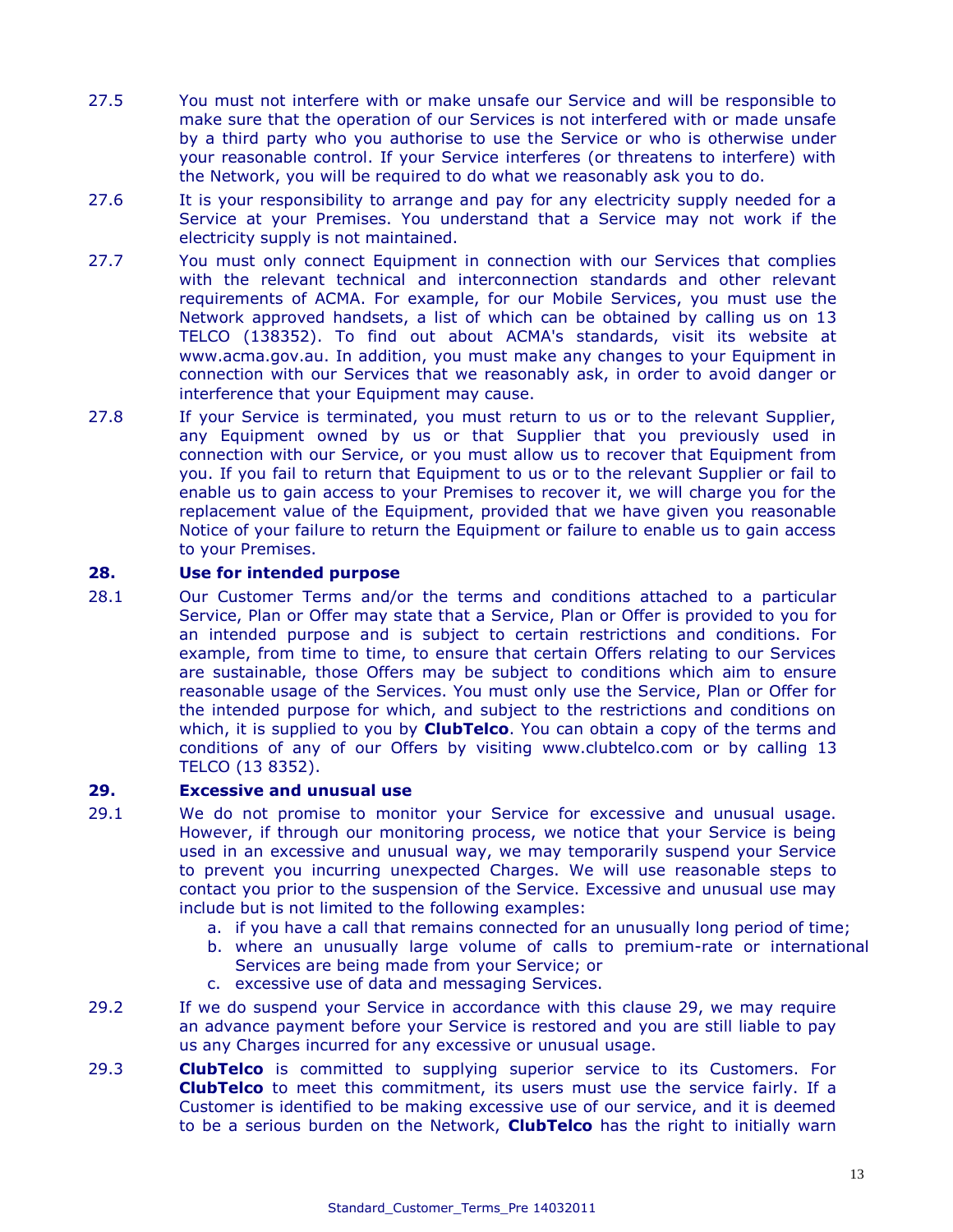the Customer of any misuse via phone, letter or email. If the Customer does not rectify this matter in the given time, **ClubTelco** then reserves the right to limit the Customer's connection speed or suspend their Service without further notification to the Customer. **ClubTelco** also reserves the right to terminate a Customer's contract if the above occurs three times or more, and the Customer will be liable for early termination fees if this contract is breached.

- 29.4 In addition, **ClubTelco** reserves the right to suspend or terminate, with or without notice, any Customer's account, which in **ClubTelco**'s opinion, directly or indirectly is involved in activities which are detrimental to **ClubTelco**'s service, or jeopardise the use of **ClubTelco**'s service or its performance for other Customers. In reference to internet, this includes, but is not limited to, "spamming" email, or forwarding spammed email to other internet users' email addresses, commercial advertising, informational announcements, charity requests, petitions for signatures, chain letters and political or religious messages, attempted unauthorised access to other internet servers and systems, misrepresentation and abusive or offensive behaviour in newsgroups and other online facilities.
- 29.5 **ClubTelco** does not under any circumstances permit the resale to any other party of **ClubTelco**'s service connections and/or bandwidth. Any Customer found doing this would be charged for all of that Customer's usage, and any other party's usage to which they have sold or divulged material to enable access to **ClubTelco**'s system at three times the current rate applicable. We may terminate the Customer's account without notice and without refunding any subscriptions paid but unused.

# **30. Breaching laws or regulations**

- 30.1 You must not use any of our Services to breach any laws or regulations or allow anybody else to do the same. If you use, or you allow someone else to use, our Service to breach any laws or regulations, then you must indemnify us for any loss or expense that we suffer.
- 30.2 In particular, you must not use the Services or permit any other Person to use the Services to:
	- a. menace or harass or incite hatred against any Person; or
	- b. intentionally cause damage or injury to any Person or property; or
	- c. expose us or any of our Suppliers to the risk of any legal or administrative action including prosecution under any law, or do anything which could bring us or any of our Suppliers into disrepute;
	- d. publish any material that is illegal or defamatory, a breach of copyright or confidentiality, or which may promote others to engage in illegal or defamatory activities; or
	- e. infringe any Person's Intellectual Property rights.

# **31. Suspending or terminating your Service**

- 31.1 **ClubTelco** may suspend or terminate a Service if:
	- a. you breach these Customer Terms;
		- b. we are entitled to under another provision of these Customer Terms;
		- c. we reasonably believe it is necessary to do so, in order to maintain, repair or restore the Service, or any part of the Network, or for other similar operational reasons;
		- d. we cannot enter your Premises to install, inspect, repair, maintain, replace or remove any Equipment or Facility connected with the Service;
		- e. an emergency occurs;
		- f. in order to comply with the law or other regulatory authority such as the ACMA;
		- g. we reasonably believe that providing the Service to you is illegal;
		- h. we reasonably suspect fraud, attempted fraud or other illegal conduct by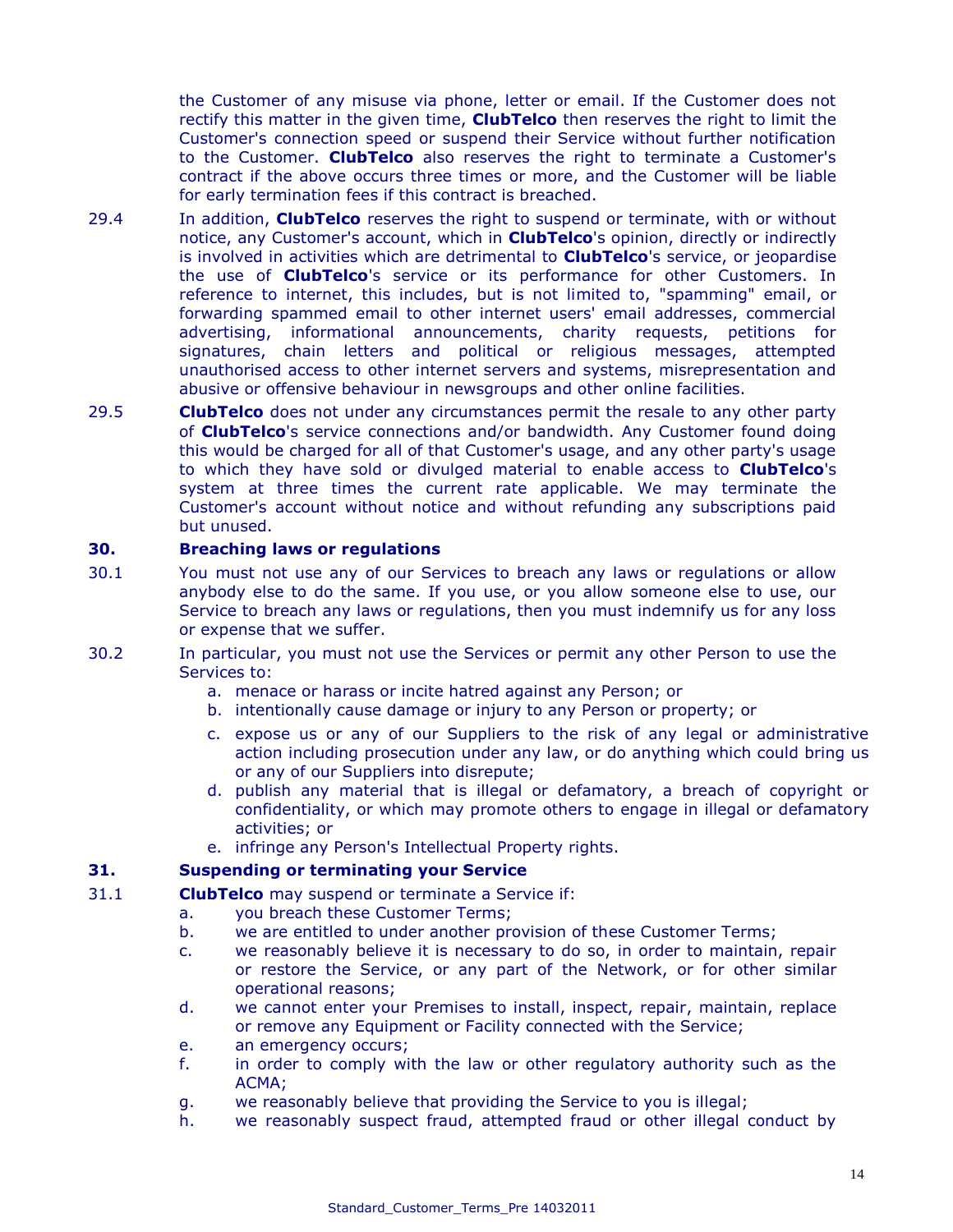you or any other Person using your Service;

- i. you vacate your Premises without giving notice or without obtaining prior approval from us or we are no longer able to contact you using the contact or billing details you have provided to us;
- j. you die and we reasonably believe that we are unlikely to receive payment for amounts due and payable;
- k. you fail to pay your debts by the due date, you become bankrupt or insolvent or subject to a petition in bankruptcy, winding-up order or similar insolvency event or we have reasonable grounds to believe that you are likely to become so; or
- l. we have reasonable grounds to believe that you represent a credit risk in relation to your Service. We have reasonable grounds to suspect you are a credit risk if:
	- i. your Service has an unusually high volume or spend when compared to previous activity for that Service or compared to other Customers using the same Service;
	- ii. you fail to respond to our Notices about an unusually high volume or spend in relation to your Service; or
	- iii. you fail to pay Charges on your current invoice by the due date and your account history shows a series of late payments, dishonoured payments or a failure to pay any outstanding Charges we have previously billed (excluding those Charges the correctness of which you have specifically and genuinely disputed in accordance with clause 20).
- 31.2 We will take all reasonable steps in the circumstances to notify you before we suspend or terminate a Service, and if we are unable to give you Notice we will attempt to contact you by telephone. Depending on the circumstances of the suspension, you may still be liable to pay by the due date all Charges arising during the suspension. If we suspend or terminate the services for unpaid charges or for any other reason, subsequent reconnection may incur a reconnection fee as set out in our Schedule of charges. It is acknowledged that on termination of supply of the Service, your right to use any email address or corresponding web space URLs provided as part of the Service will cease. If an account has a toll bar applied to an account, the Customer will be charged \$55.
- 31.3 Either of us may terminate a Service provided under these Customer Terms without cause, by giving the other party not less than 30 days written Notice. Early cancellation of Service will result in the forfeit of any monies or payments made in advance (such as any Network access Charges which you have paid in advance). You are liable for all payments for all Services. Connection fees are non-refundable if you terminate the Service after ordering but prior to installation. A cancellation fee is due if you cancel after installation, but before the end of your Plan term (if applicable).
- 31.4 You may terminate a Service provided under these Customer Terms immediately if you transfer your Service to another Supplier in accordance with clause 10 or if you vacate your Premises where you had a fixed Service and we are not able to transfer that Service to other Premises.
- 31.5 Subject to any other express rights or obligations either of us may have under these Customer Terms, either of us may terminate a Service provided under these Customer Terms immediately on giving the other party Notice, if the other party materially breaches these Customer Terms.
- 31.6 If **ClubTelco** approaches you to apply for a Service and you change your mind after registration with the **ClubTelco** Service, you must advise **ClubTelco** within 10 days of the date when you initially agreed to join **ClubTelco**. You must contact **ClubTelco** immediately to cancel your application to avoid cancellation fees in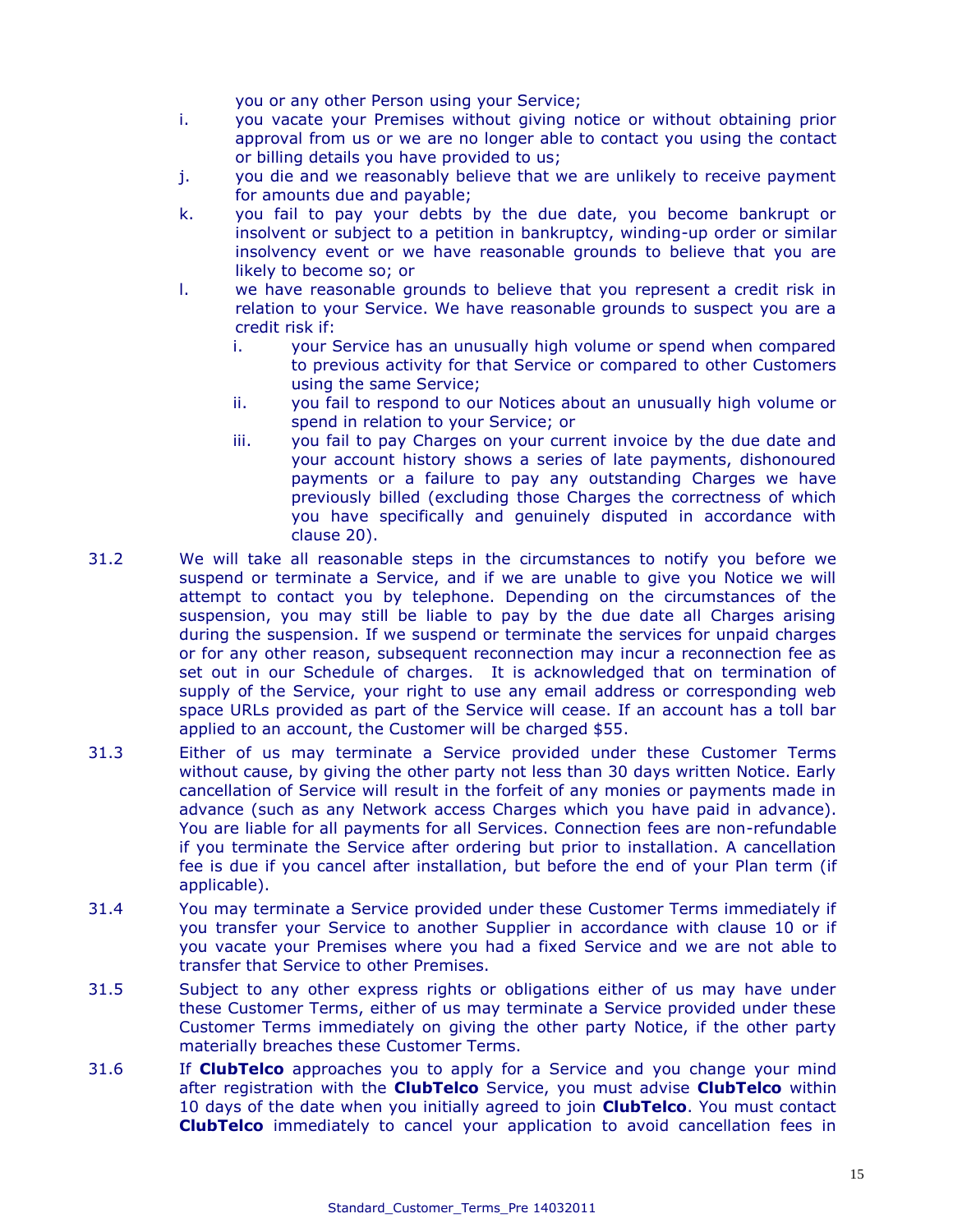addition to any other expenses **ClubTelco** has incurred. This can only be done by the following: telephone 13 TELCO (13 8352), email to [contactus@clubtelco.com,](mailto:contactus@clubtelco.com) fax 1300 420 819, in writing 'Attention **ClubTelco** Cancellations' PO Box 6262, ST Kilda Rd Central, VIC 8008. The cooling off period is not available to Customers who entered into their initial agreement for the **ClubTelco** Service with a **ClubTelco** authorised dealer in a retail store, by calling **ClubTelco** and applying to be a Customer or to Business Customers. If you terminate a Service provided under these Customer Terms after the required statutory "cooling off period" but before we have provided you with the Service, then we may charge you for any reasonable costs we have incurred in preparing to provide you with the Service.

- 31.7 If a Service provided under these Customer Terms is terminated for any reason, including by you in accordance with clause 3.2, you will be required to pay the following Charges:
	- a. usage and Network access Charges incurred up to the date the Service was terminated; and
	- b. any outstanding amounts that cover installation costs or Equipment as stated in the relevant Plan or Offer (for example, any outstanding payments for your mobile handset),

provided that if you terminate in accordance with clause 3.2, you will only be required to pay the outstanding amounts for Equipment we have provided or installed if that Equipment may be used by you to obtain services from another service provider (for example, if you are able to use your mobile handset to obtain a service from another service provider). Please refer to clauses 31.10 and 31.11 regarding when you must pay outstanding amounts for Equipment.

- 31.8 If you and we have agreed that you will acquire a Service from us for a minimum term (for example, 12 months), and you terminate that Service without cause in accordance with clause 31.3, or we terminate that Service for cause in accordance with our termination rights under these Customer Terms due to acts or omissions by you, you will be liable for:
	- a. the Charges set out in clause 31.7; and
	- b. the Network access Charges (if applicable) for the remaining months of the minimum term; and
	- c. an early termination fee to cover our administrative costs (if such a fee was stated as part of the Plan or Offer).
- 31.9 If you are required to pay an outstanding amount for any Equipment in accordance with clause 31.7 because:
	- a. we terminate a Service due to your breach of the terms of these Customer Terms; or
	- b. you terminate a Service without cause,

then you must pay the outstanding amount by the due date shown on the appropriate Invoice.

- 31.10 If a Service provided under these Customer Terms is terminated for any reason other than the reasons listed in clause 31.9 and you are required to pay an outstanding amount for any Equipment in accordance with clause 31.7, you may, at your option, either pay the entire outstanding amount within 30 days of termination or continue to pay in instalments in accordance with your existing instalment Plan. However, if at any time after termination, you fail to pay any amount due under any instalment Plan by the due date, **ClubTelco** reserves the right to require you to pay all outstanding amounts within 30 days of the missed due date.
- 31.11 If all your Services provided under these Customer Terms are terminated, then these Customer Terms will also terminate on the date of termination of those Services.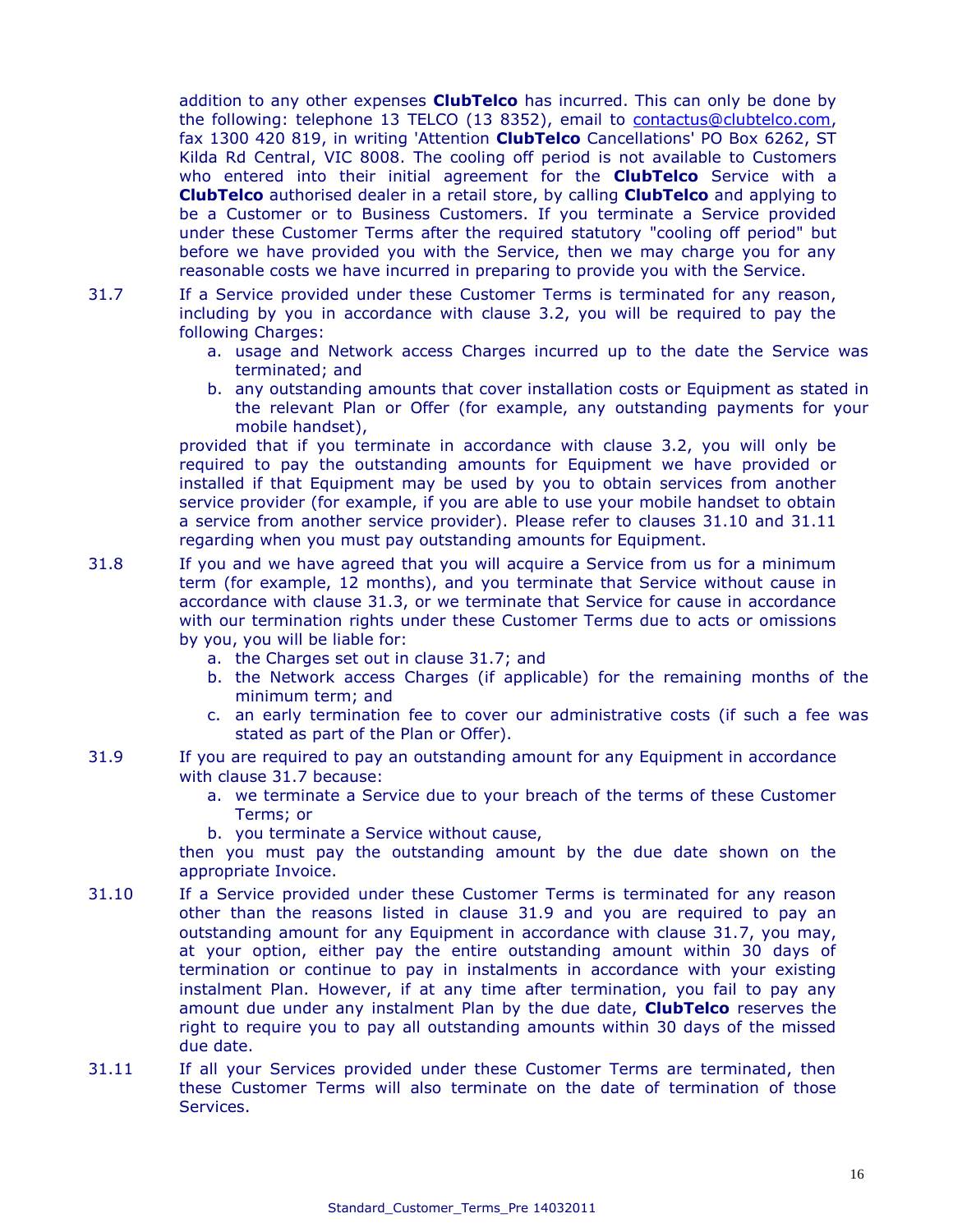# **32. Liability and warranty**

You warrant that you have not relied on any statement, representation or promise made by us or on behalf of us which has not been expressly stated in these Customer Terms. You accordingly release us and each of our officers, agents and advisers from all claims, suits and demands of every kind (including negligence) arising from the relationship of the parties concerning this agreement before it was signed and from the negotiations leading to it.

# **33. Terms implied by law**

- 33.1 Consumer legislation may imply terms, conditions or warranties into contracts for the supply of goods or services that cannot be excluded, restricted, modified or limited (for example, that *services* must be provided with due care and skill and *goods* must be reasonably fit for their purpose and be of a certain quality). In the event that a term, condition or warranty is implied into our Customer Terms and we breach that implied term, condition or warranty then, subject to clause 33.2, we accept liability for that breach.
- 33.2 Where we are permitted to limit our liability, our liability for breach of a term, condition or warranty implied into our Customer Terms by law will be limited (at our option) to:
	- a. in the case of goods, repairing the goods, replacing the goods or supplying equivalent goods, or paying you the cost of that repair, replacement or equivalent supply; and
	- b. in the case of Services, resupplying the Services to you or paying you the cost of having the Services resupplied.

The limitation and exclusion in this clause 33.2 does not apply:

- a. to goods or Services which are of a kind which are ordinarily acquired for personal, domestic or household use; or
- b. if it would be unconscionable or not fair and reasonable for us to limit our liability as stated in this clause 33.2.

We exclude all terms, conditions and warranties that, in the absence of this clause, would otherwise be implied into these Customer Terms, except to the extent that such exclusion is prohibited by law.

# **34. When we are not liable**

- 34.1 We are only liable to you in the circumstances set out in **clauses 5.3, 34.5 and 33**. Otherwise, we are not liable to you in contract, tort (including negligence) or otherwise, for any loss or damage incurred by you.
- 34.2 We have no liability to you or to any other Person for any:
	- a. acts or defaults of Suppliers who provide services directly to you for use in connection with the Services;
	- b. faults or defects in Services or software which are caused to any material extent by your own conduct or misuse; or
	- c. faults or defects that arise in telecommunication services not provided under our Customer Terms which are due to incompatibility with the Services.
- 34.3 We will not be liable for any failure or delay in our performance of any obligation under the Customer Terms if an event occurs that is beyond our control, for example an explosion, natural disaster, earthquake, war (declared or undeclared) or act of God.
- 34.4 The limitations stated in this clause 34 do not apply to the extent that they are contrary to law.
- 34.5 If we are negligent in our supply of Services to you and our negligence in supplying Services causes personal injury, death or damage to your property we will be liable for our negligence.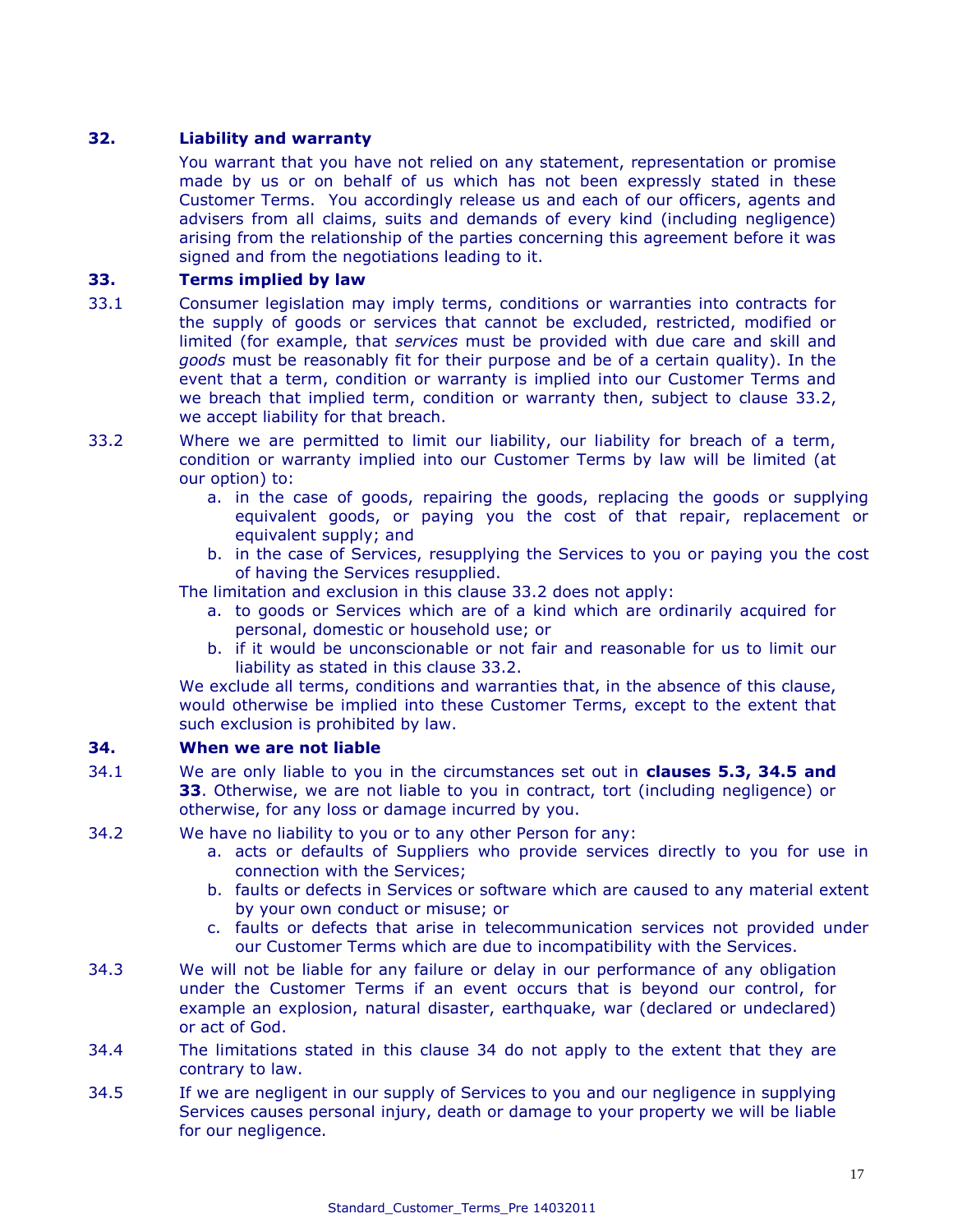# **35. Your liability to us**

- 35.1 As the Customer for a Service, you and one or more others, are each jointly and individually liable for all Charges and any other obligations relating to the Service.
- 35.2 Unless expressly stated elsewhere in these Customer Terms, you are not liable to us in contract, tort (including negligence) or otherwise, for any indirect loss or damage incurred by us.
- 35.3 You indemnify us against (and must pay us for) any loss (including but not limited to legal costs) that we may reasonably incur or suffer in relation to any breach of these Customer Terms or your misuse of the Service.
- 35.4 The limitations stated in this clause 35 do not apply to the extent that they are contrary to law.

### **36. Personal Information**

- 36.1 We will comply with the *Privacy Act 1988* when using your personal information and we may collect, use and disclose this information in accordance with our Privacy Policy. Our Privacy Policy can be viewed on our website at www[.clubtelco.com](http://www.aapt.com.au/) or you may obtain a copy of this policy by calling 13 TELCO (13 8352).
- 36.2 From time to time, we may use your information to tell you about other **ClubTelco** products, Services or bundled offerings. You may stop receiving direct marketing from us by calling us on 13 TELCO (13 8352).

# **37. Special Assistance**

- 37.1 If you have difficulties with the English language, you or a nominated Person can arrange an interpreter by contacting the Translation and Interpreter Service on 131 450.
- 37.2 If you have a hearing impairment you or a nominated person should contact the National Relay Service by phoning 1800 555 660. The National Relay Service will be able to assist you to call **ClubTelco**. The National Relay Service has different numbers for different needs and you should consult your directory to obtain the number that best meets your needs.
- 37.4 If, for example, you are experiencing financial hardship and you have any difficulties in explaining your situation to our Customer service centre staff; you may be able to obtain the services of a customer advocate to act on your behalf. Please consult your directory to obtain the details of an advocate who may be able to assist you. In order to allow our Customer service centre staff to discuss your needs with the customer advocate, you must be in a position to give your authority to the Customer service centre either verbally or in writing. If you have genuine financial hardship and you have contacted us using the services of a customer advocate, we may be able to assist you with payment plans and, where appropriate, enhanced rights to terminate these Customer Terms.
- 37.5 To act for another Person under a power of attorney you will need to fax or mail to **ClubTelco** a copy of the power of attorney and the account number and name to which the power of attorney relates. On receiving the power of attorney we will record a note on our system that there is a power of attorney over that account.

# **38. Assignment**

We may assign our rights and obligations under these Customer Terms to:

- a. a Related Body Corporate (being a company within our corporate group);
- b. one of our service providers for the purposes of outsourcing and resupplying our Services to you; and
- c. a purchaser of the applicable part of our business,

on the condition that the assignee provides the Services to you on the same terms and conditions as we provide them to you.